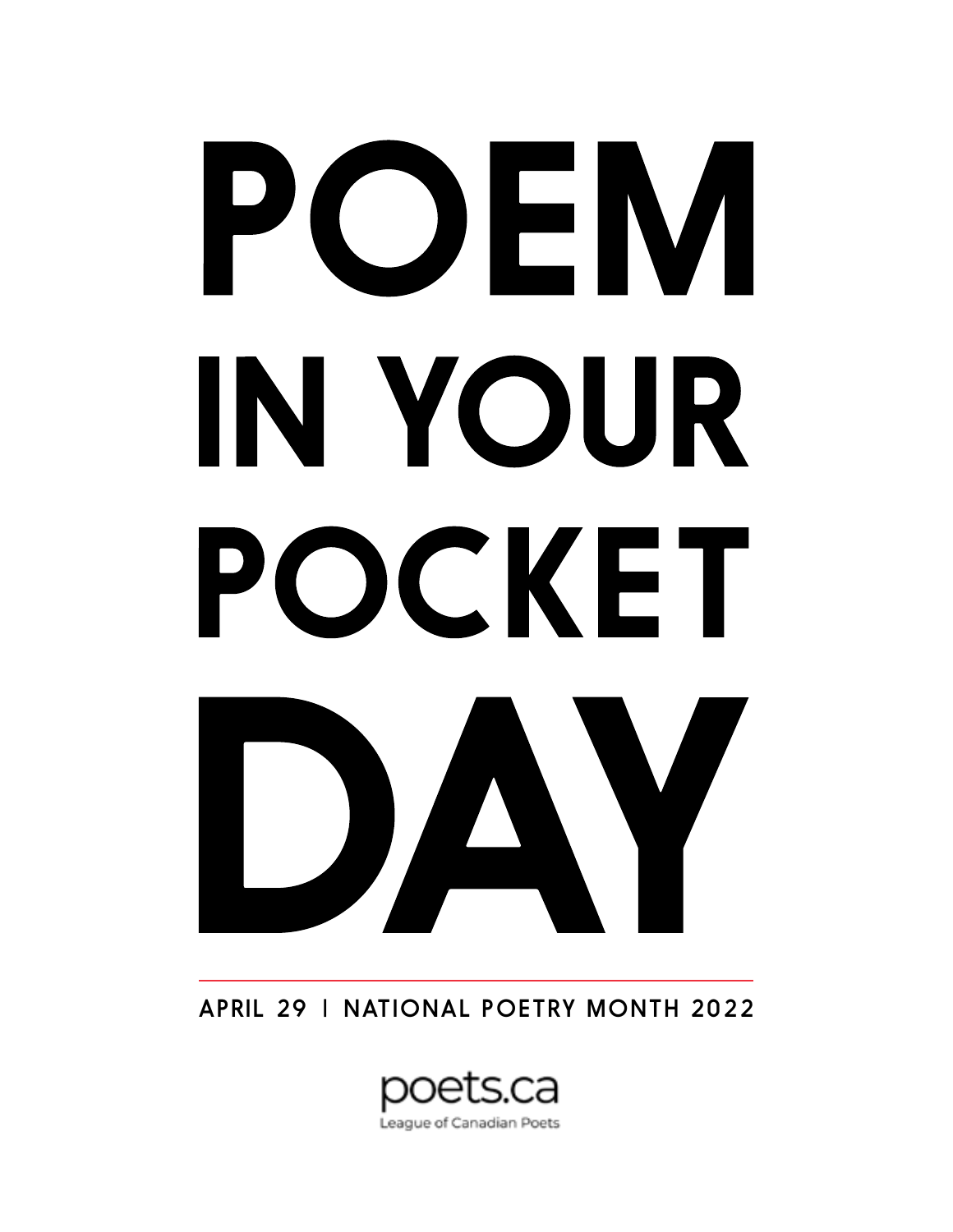## **Poem in Your Pocket Day**

In 2016, the League of Canadian Poets was thrilled to become a part of Poem in Your Pocket Day, a celebration held during National Poetry Month each year and organized by the Academy of American Poets. This booklet features the 15 Canadian poets selected to participate in this year's Poem in Your Pocket Day celebration! Bring this booklet to your office, your classroom, or your neighbourhood coffee shop to spread poetry on April 29, 2022!

It's easy to carry a poem, share a poem, or start your own Poem in Your Pocket Day event. Here are some ideas of how you might get involved:

- Start a "poems for pockets" giveaway in your school or workplace
- Urge local businesses to offer discounts for those carrying poems
- Post pocket-sized verses in public places
- Memorize a poem
- Start a street team to pass out poems in your community
- Distribute bookmarks with your favorite lines of poetry
- Add a poem to your email footer
- Post lines from your favorite poem on your Facebook, Instagram, Twitter, or Tumblr
- Send a poem to a friend

Visit **[poets.ca/pocketpoem](http://poets.ca/pocketpoem)** for all Canadian Poem in Your Pocket poems and information!

For a longer booklet of 30+ contemporary and public domain poems, including many Canadian selections visit **[poets.org/national-poetry-month/poem-your-pocket-day](https://www.poets.org/national-poetry-month/poem-your-pocket-day)**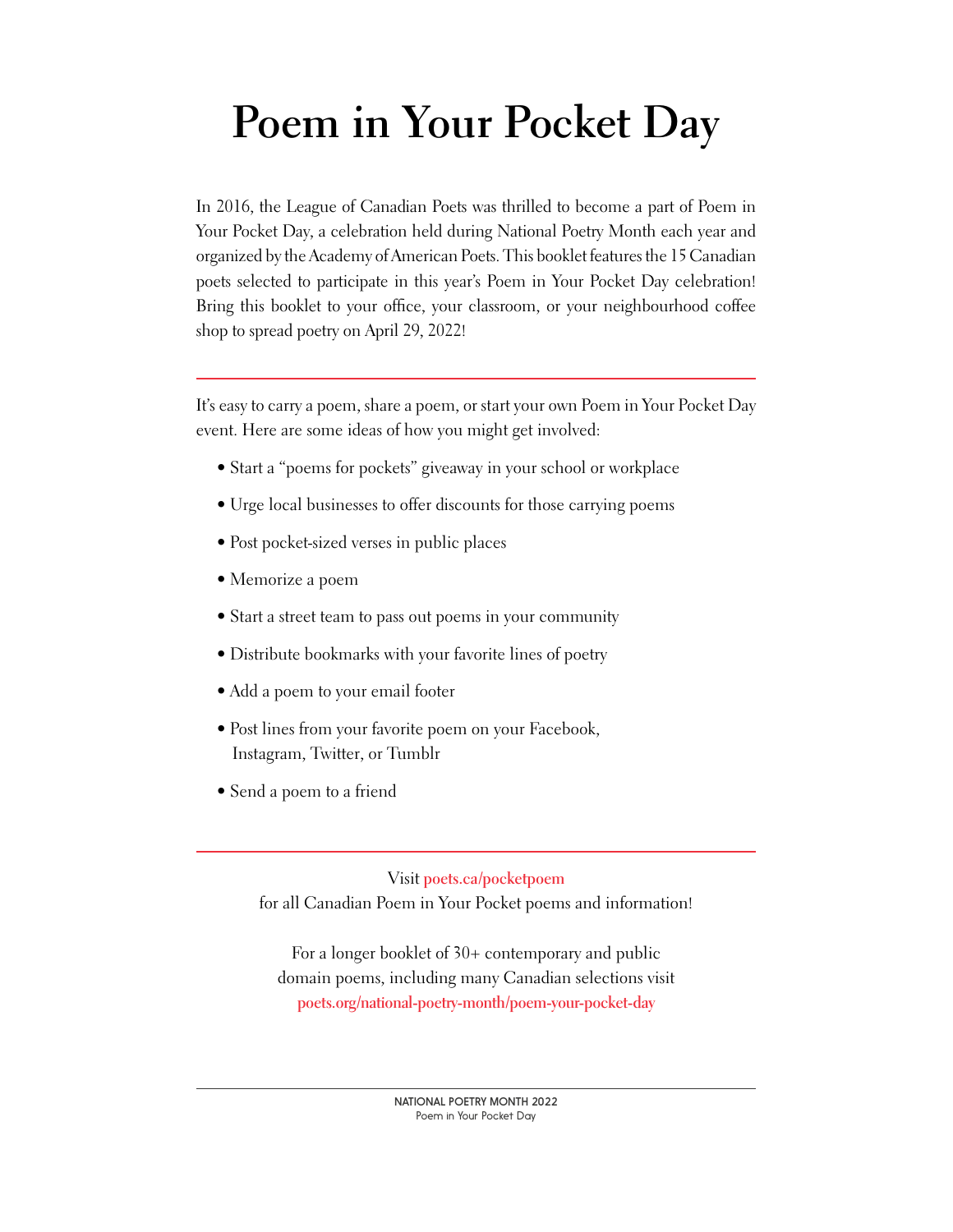## **2020 Ashley-Elizabeth Best**

We started the new year by keeping our eyes open. I tape poems to entry ways, the space above my bed, around the couch and dinner table talismans against the kind of people we were afraid

to become. The year miscarried its first few months and then, throb of spring, butterflies land in the snouts of flowers.

We hike Frontenac Provincial Park so long and hard, my toenail peels off at the end. Bugs huff at our necks, a frenzy of garter snakes mating in cool spaces between granite outcroppings.

A group of Tiger Lilies at the trail head; we prayed for stars to fall and they've taken up in ditches. From the point of empty

and we begin to fill.

*Grain Magazine, Issue 48.2*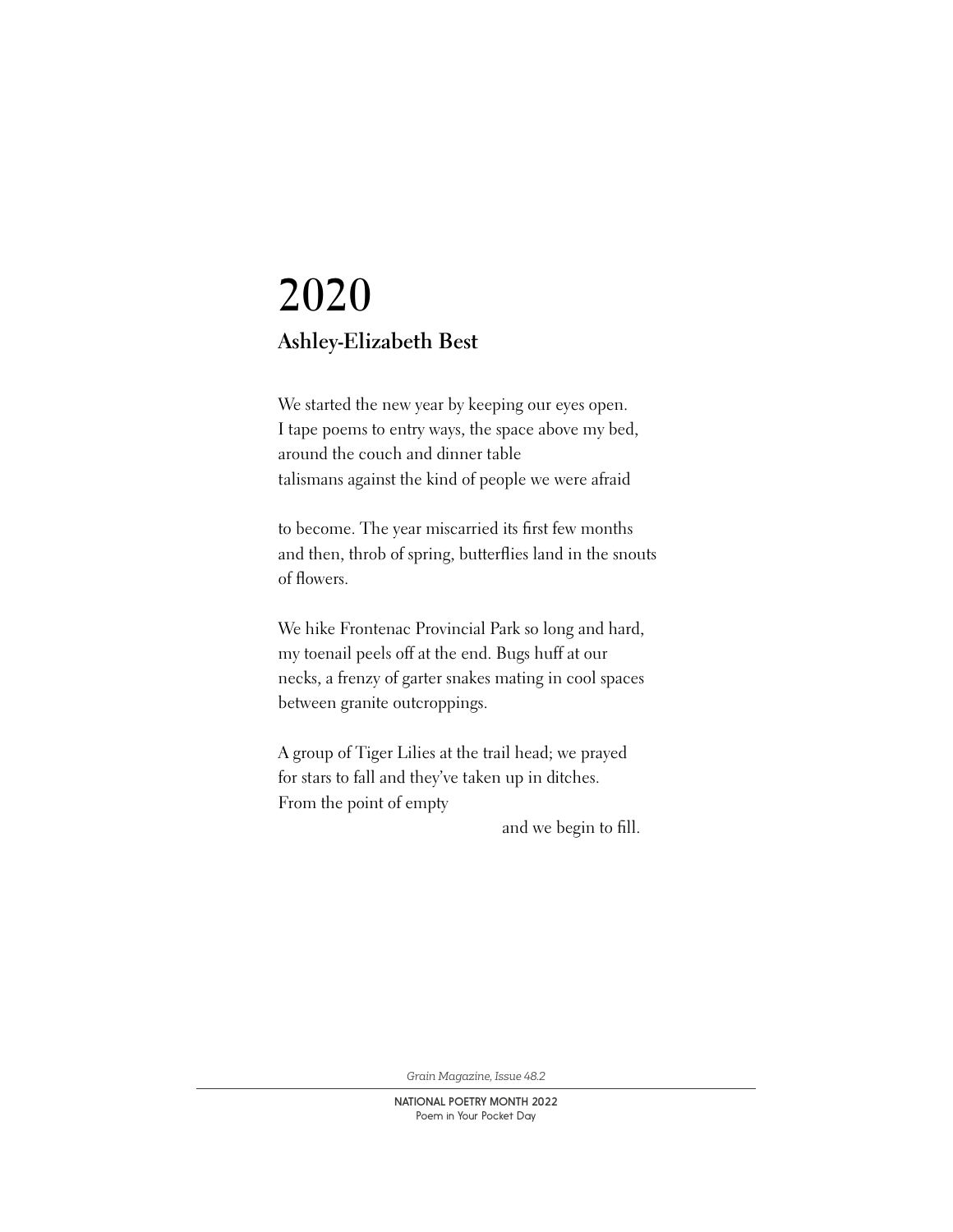# **Clepsydra**

**Jaclyn Piudik**

Come, let's wash the rain

before it dies

of thirst.

*Winner of the League of Canadian Poets' 2022 Very Small Verse Contest*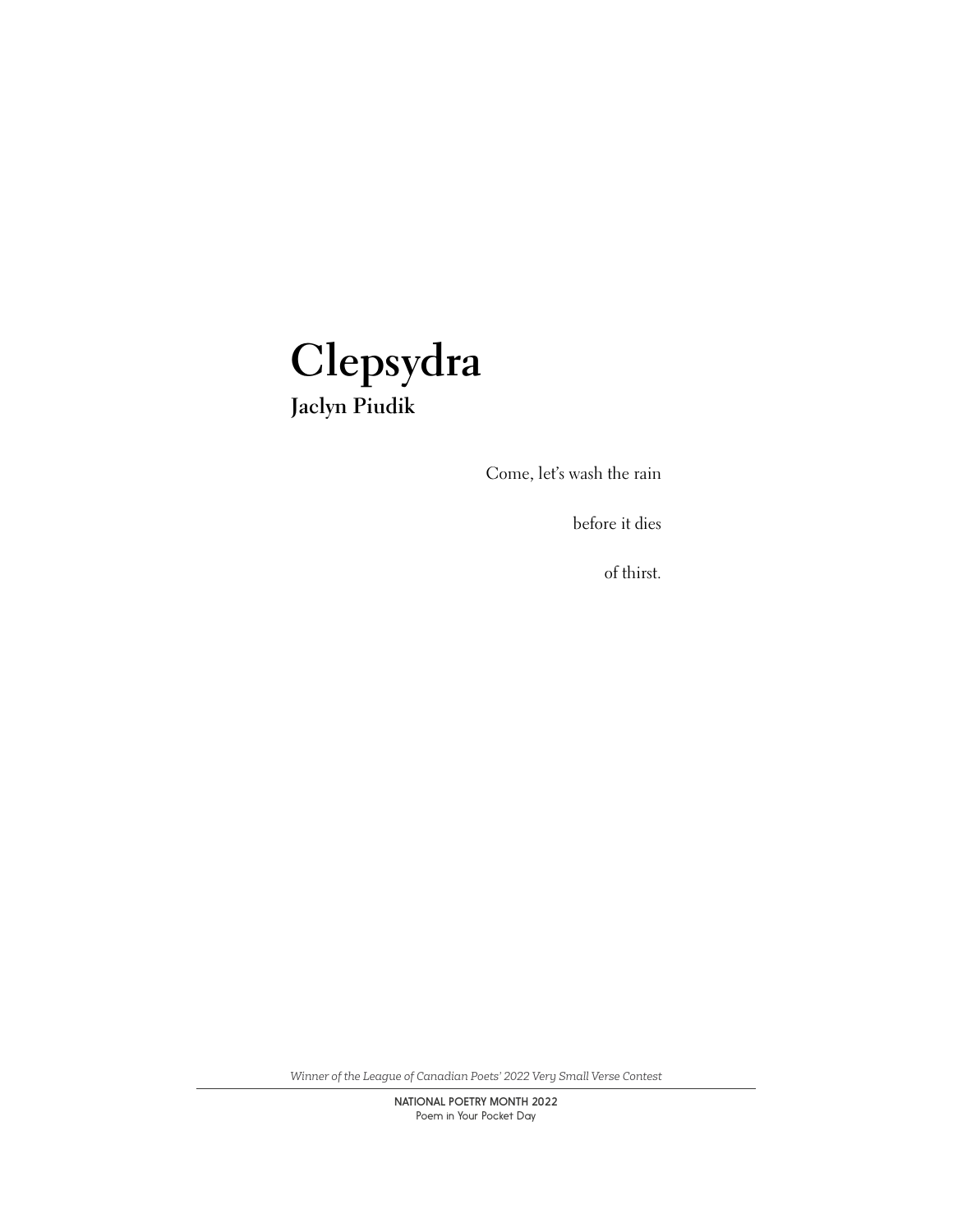### **Famine's Feast Keith Inman**

A sparrow hawk swoops glides up to the high wire clutching his harvest mouse

as spare row crops stoop outside under the skies fire crutching this hard-set house

*The Saving Bannister (2003) Synapse (2006) Canadian Cuba Literary Alliance (2013)*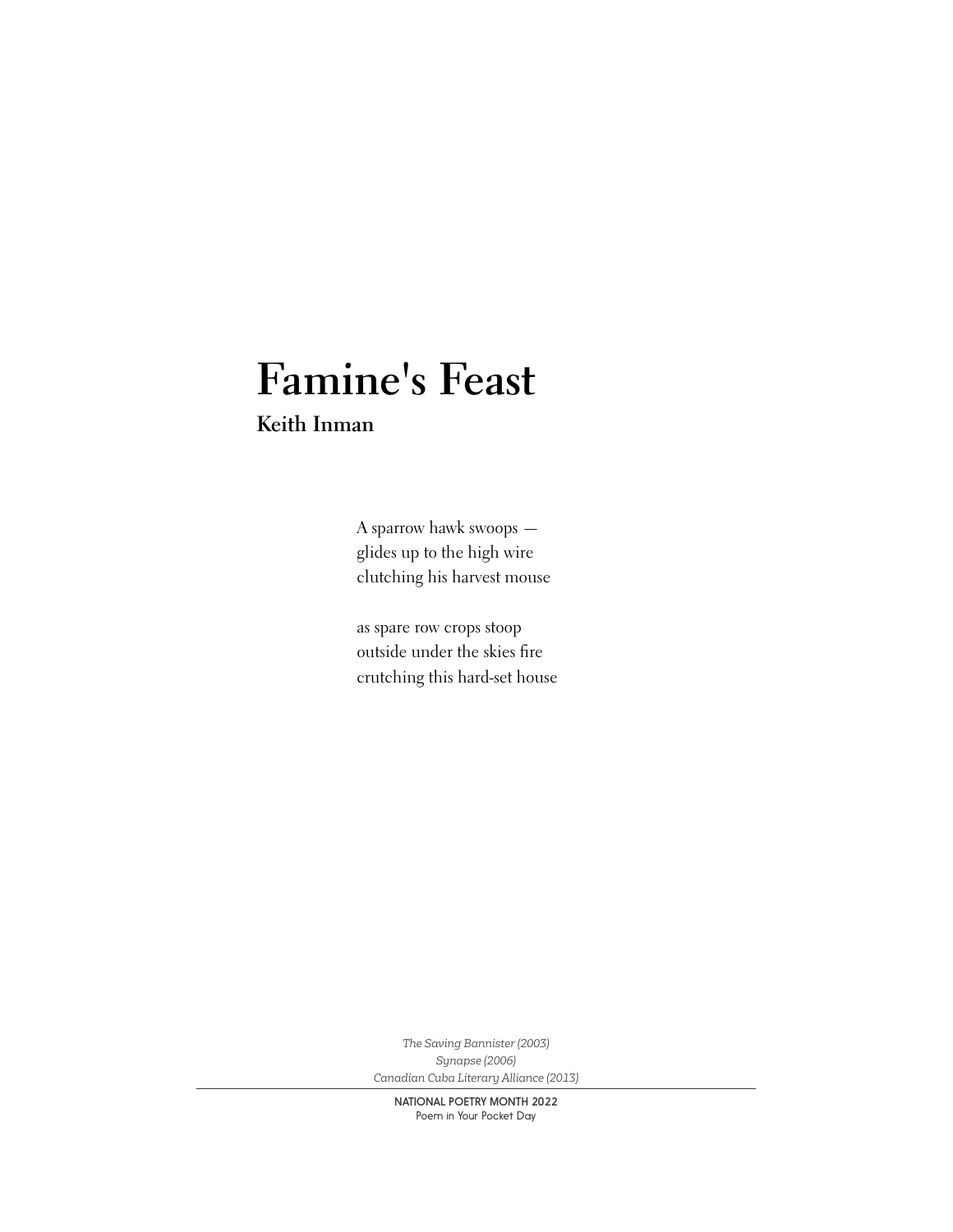## **For Your Head**

**Maureen Hynes**

 make a halo, a wreath, a circlet of bright green aspen leaves. Crown your dismal thoughts & unruly feelings with a tiara of thyme. Find small red things, a cranberry or rosehip or yew berry to trim your sorrow-filled week, to be the eyes that your eyes can't see out of. With grass dew, paste a rose petal on your forehead, and smear a lick of honey on each earlobe to sweeten whatever you hear. Breathe in jasmine scent to intensify your memories. Pick four small leaves one for Fear, one for Trust, one for Rage, the last for Desire. Lay each briefly on your tongue, to taste but not swallow. Open your mouth and let their power beam outward.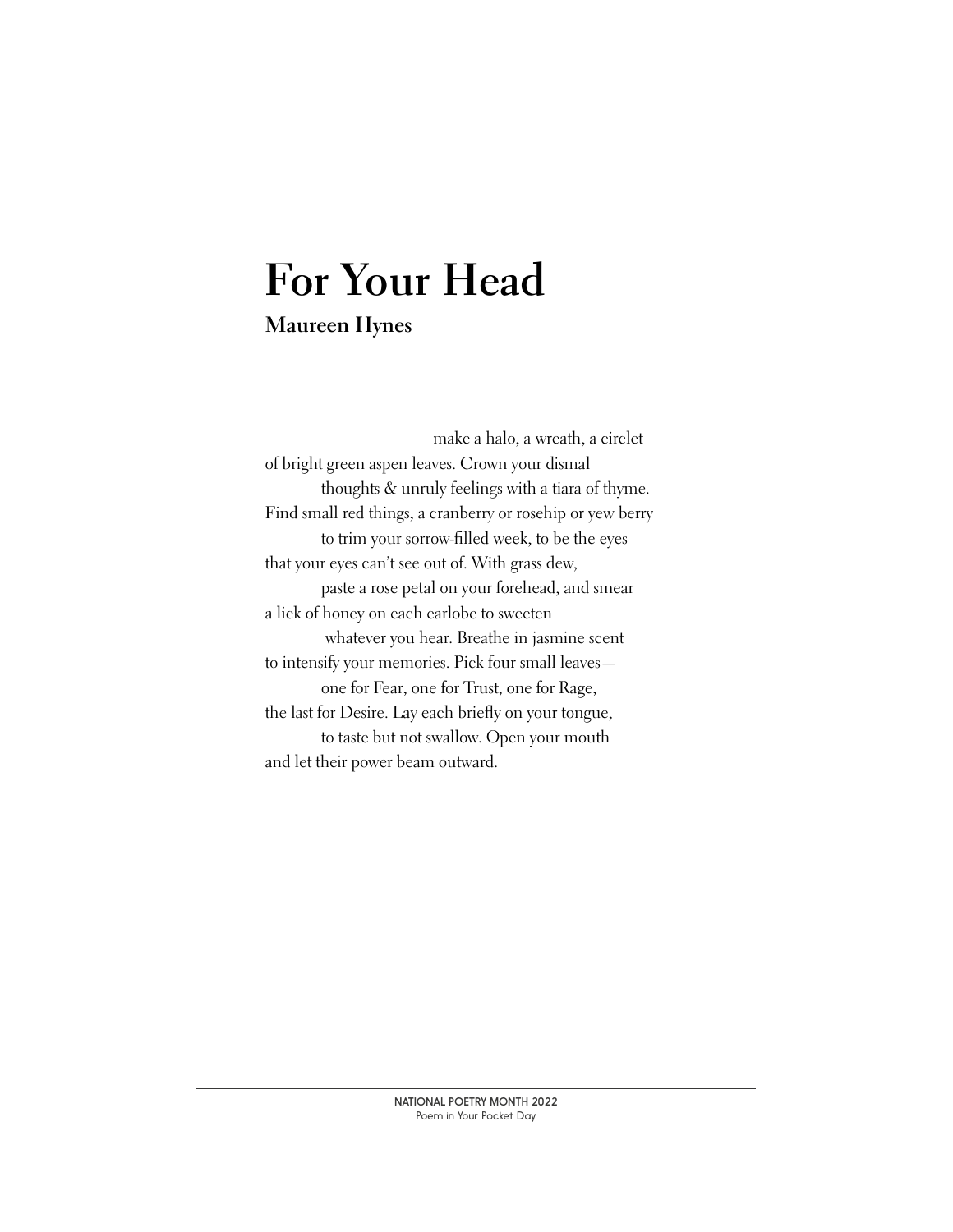## **Hafez1**

#### **Bänoo Zan**

I stood at the gates— The Roknabad Stream murmured through Mosalla Gardens<sup>2</sup> Roses scattered the morning breeze The sea kissed the boat and waved at the palace The king smiled at sycophant ghazals

I was the bard the blood of the city the breath of God—

Centuries later they would say that I loved Shiraz 3 But I feared tempests and remained true to the past

Open my book and read your future

*1. The fourteenth-century Iranian poet (ghazal writer). Iranians call him "The Mouthpiece of the Divine" and perform divinations with his Divan (collected poems). On important occasions, they form an intention or question in their mind, open the book, and interpret the ghazals on the page metaphorically according to their personal circumstances. The questions are usually about matters of significance, fate, love, etc.* 

*2. The Roknabad Stream and Mosalla Gardens were popular outings during Hafez's times* 

*3. It is said that Hafez's fame travelled beyond the boundaries of his hometown, Shiraz. A king sent him an invitation to board a ship and join his court. Hafez started preparations but in the last minute changed his mind. He is said to have never set foot outside Shiraz.* 

*Verse Afire A Tri-Annual Publication of the Ontario Poetry Society*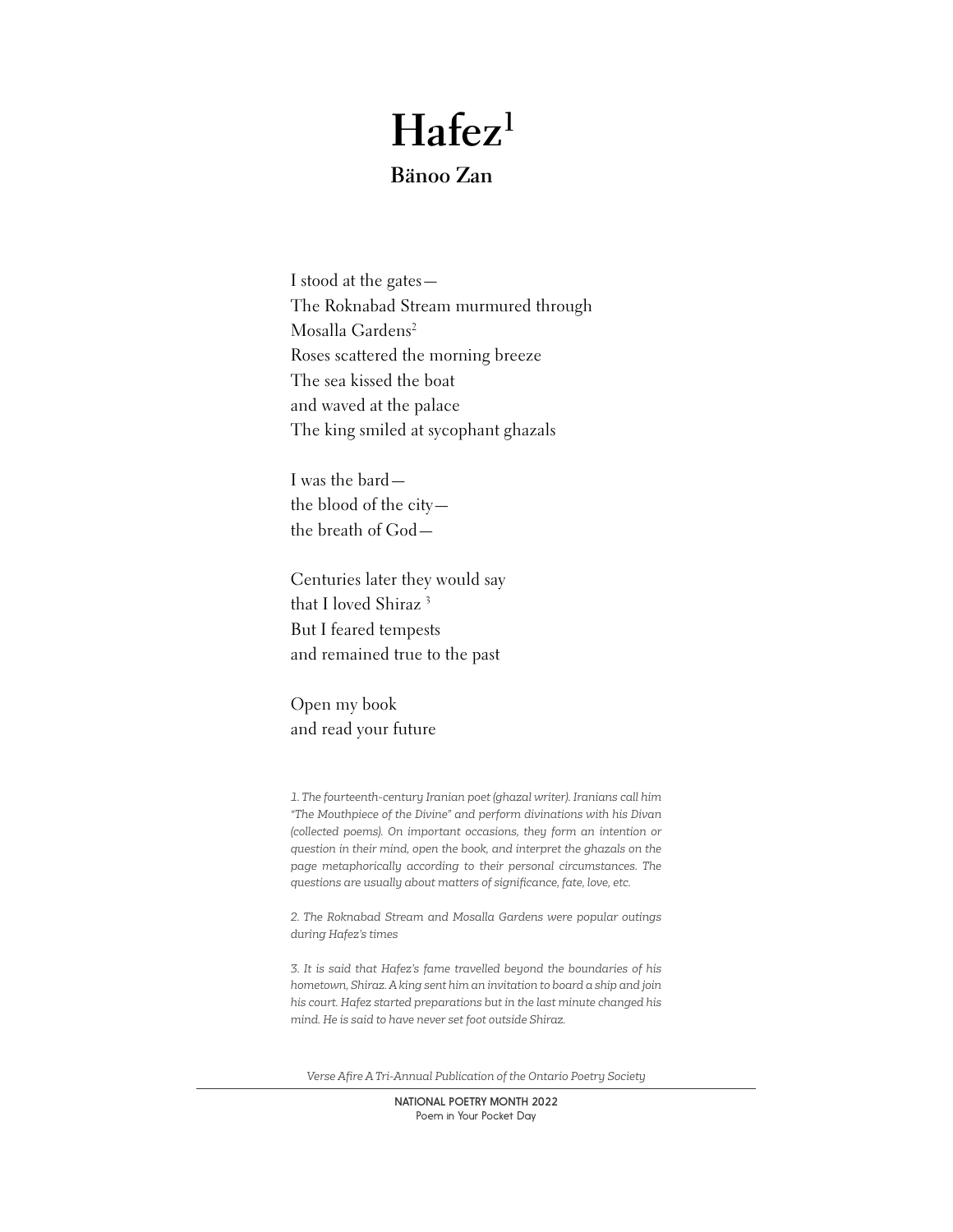## **How to Write a Poem**

#### **Angela Cen**

*Begin carefully* as you approach your writing with empirical rigor.

Dutifully perform linguistic algebra to solve for each unknown stanza.

Slice open etymological cadavers to replicate their emotion-generating genome.

You, a logician cloaked in artistry, have mastered the mechanics of poetic calculus.

*Stifle a sigh* when your calculations and dissections bear no fruit.

Run your tongue along self-made foreign melodies buried in archived epics.

Feign indifference as elusive eloquence slips through your grasp.

Swallow this dissonance and taste the sting of a long-forgotten language.

*Find solace* in literary cacophonies.

Carve a shadow out of text and fall into its abyss.

Learn to sketch a sunrise with similes and carve characters out of consonants. Train your fingers to dance across a page and leave behind a trail of words.

*Etch life* into each written piece.

Hide the warmth of a friend's laugh behind crackling onomatopoeia.

Camouflage the memory of an old home in frames of ornate imagery.

Immortalize moments in writing and seal them with rhyme.

*Begin again* but this time slower.

Savor the sticky-sweet sensation of the sentences you summon.

Listen as the *click-clack click* of your keyboard metronome becomes an iambic drum.

Allow your cluttered thoughts to unfurl into rows of tidy Times New Roman.

And maybe then you'll remember, how to write a poem.

*Winner of the 2021 Jessamy Stursberg Poetry Prize, Senior Category*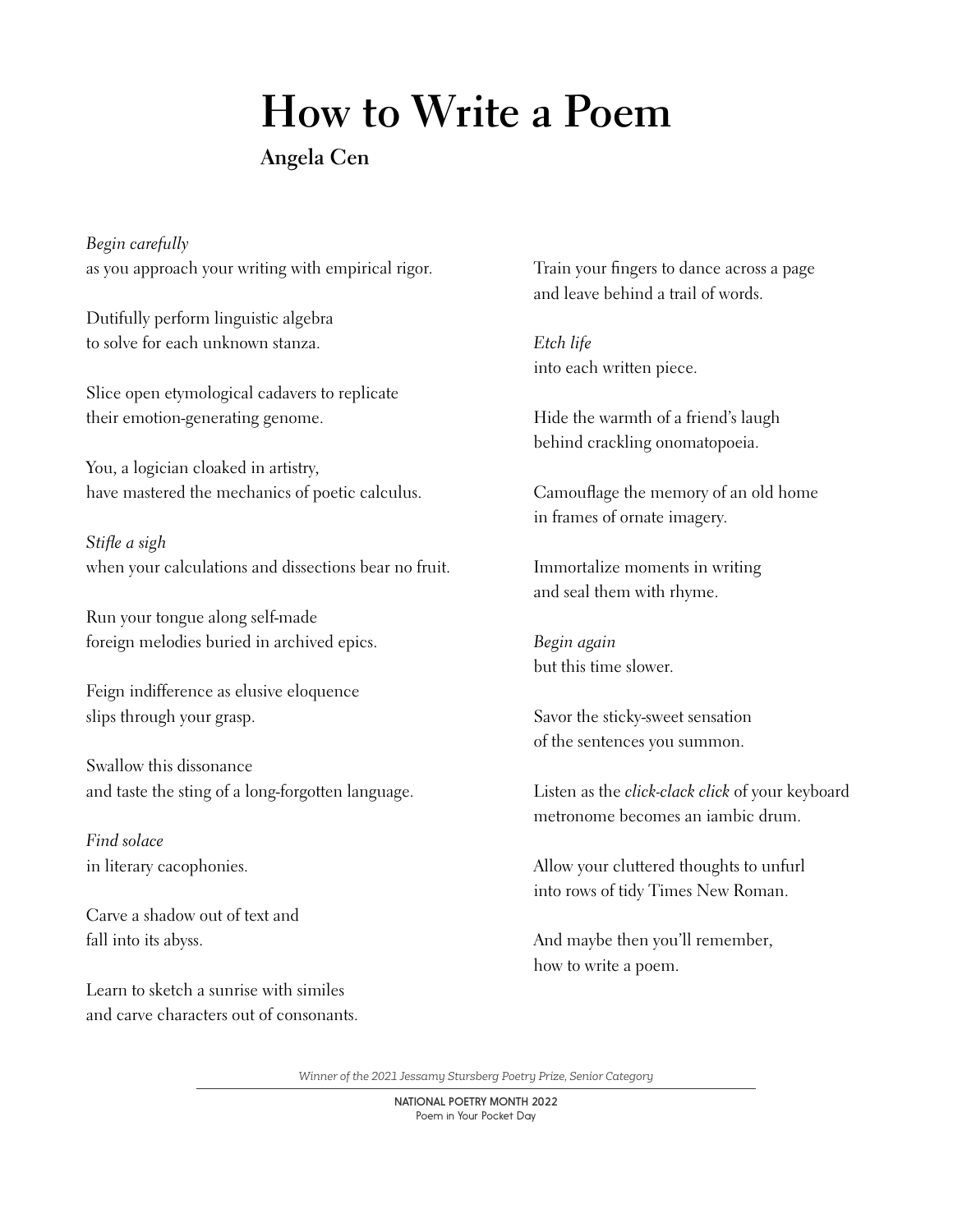## **Ocean Callista Markotich**

You who loved the daisied fields, behold this calving. No bleat, no blood on the straw, no salt-warm lick to life-affirming, long-legged wobble. This is ice, her abandoned spawn, her sundering cleavages brilliant under the sun, the thunderous drop, the plunge, bucking and rearing in aqua slurry, now groaning in the violence of labour, now the slap of spindrifts, now susurrating lullaby. You who dwelt by waters-edge, look. Waist-deep your iron benches, curlicues splash-spangled, patient as birthing chairs, laps lapping gentle. Wet beckon: shuck your shoes, you nymphs in molt, peel off your socks, skin-shedding serpents of the sea. Sit. Rest in the sun-warmed shallows. Beneath the ripples, cross your ankles, twine your calves as one, as mermaids' curves, your follicles her scales. Thirty million years it took from fins to arms and legs to pedicures and manicures in Pink Tutu or French. Now glide you deep with torque of tail, your hair like trailing weed. From lungs to lips to wavelets, stream your changeling song. Slide into ocean's turquoise hush. On your cheeks there'll be no rime of salt.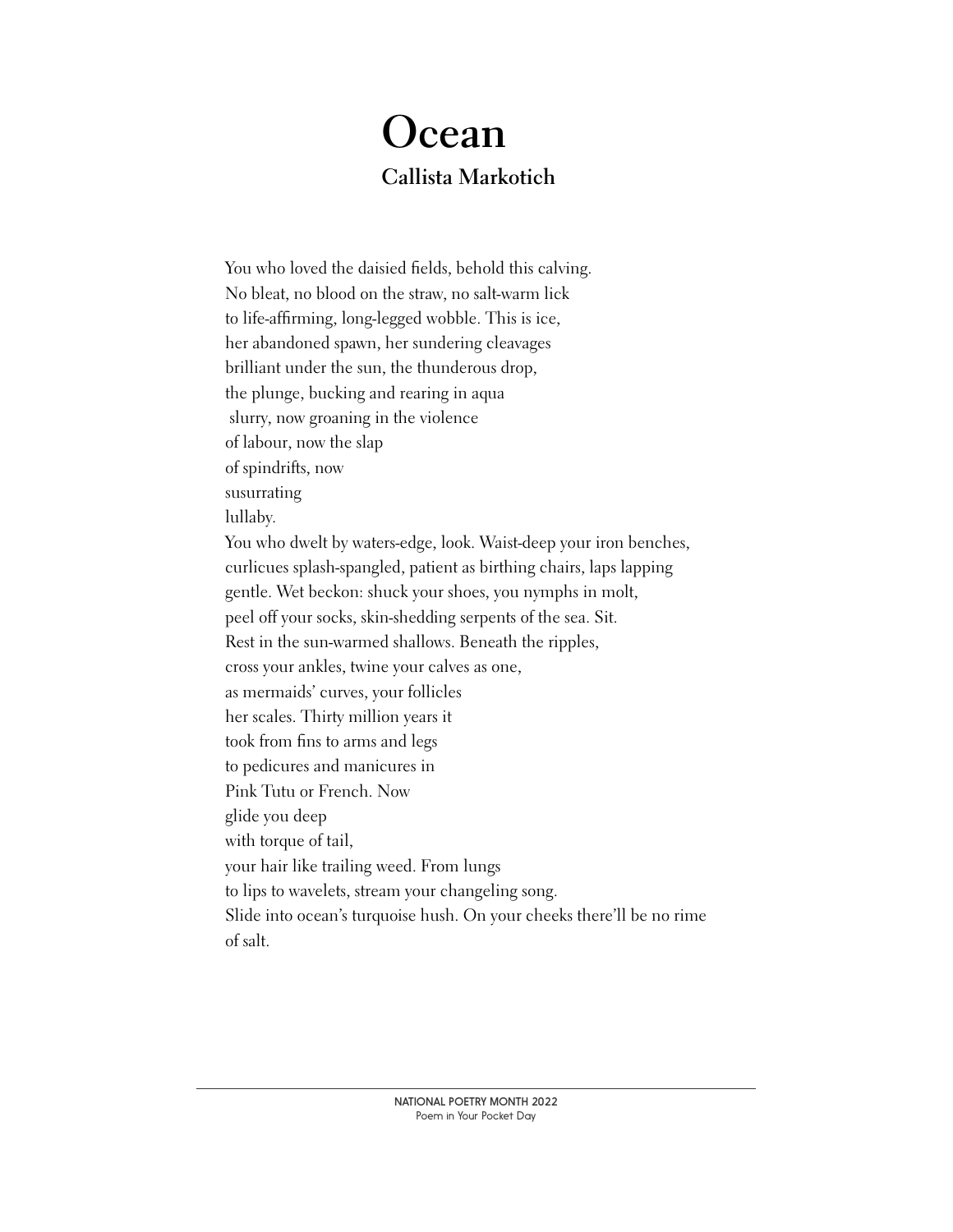On this Buddha quiet Autumn morning A bird lands In the dead Austrian pine.

How useful will I be After the curtain falls?

#### **Harry Posner**

*In The Event of True Happiness*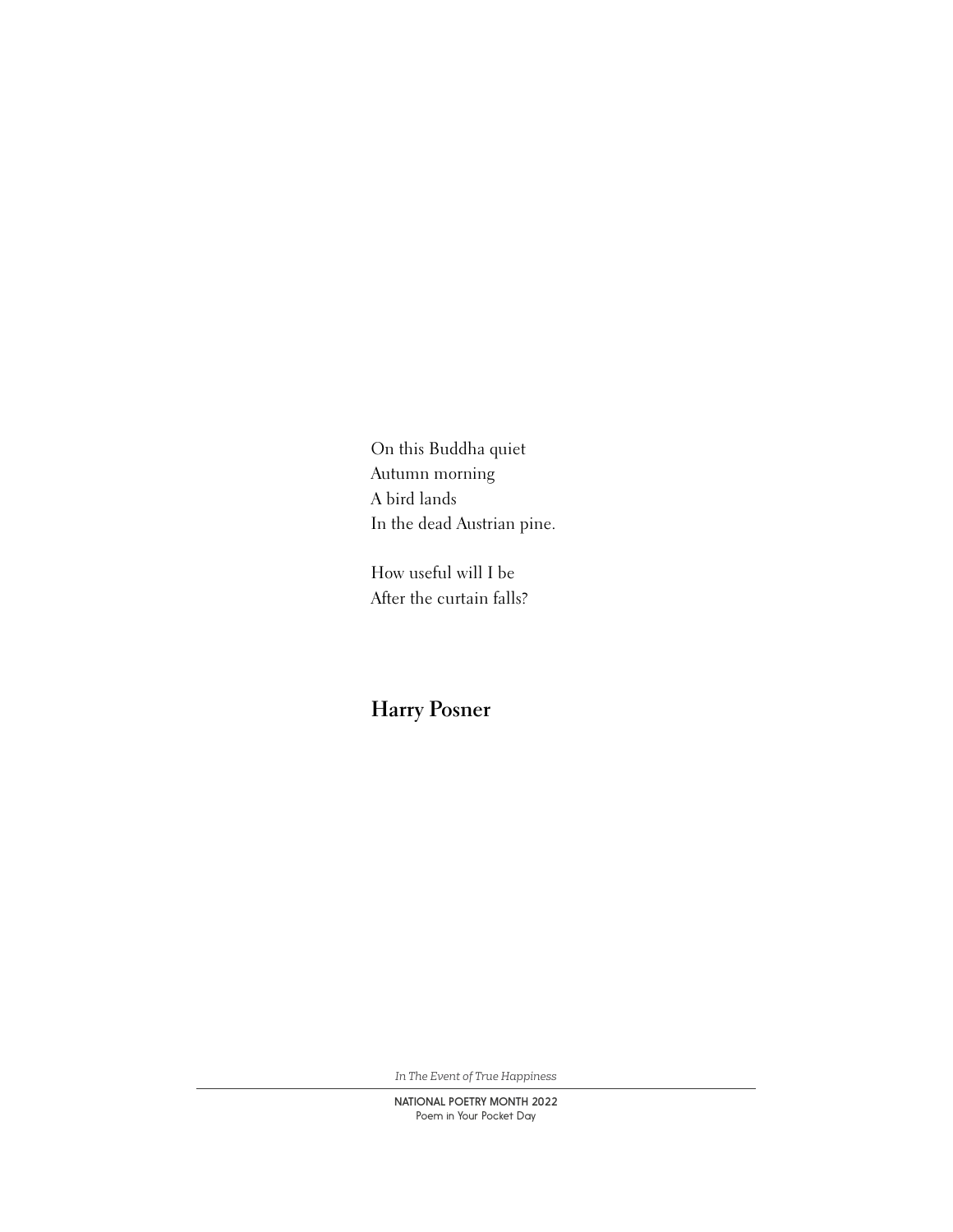A tradition for life, for death, and everything in between.

Narrowed into a warm bowl, with an emerald glow, and dark leaves.

My vision is adjusted to the shades, the intricacy of the recipe, and history.

## **Seaweed Soup and a Happy Birthday**

**Mark Kim**

A year of life passes, another bowl filled, and the aroma of vitality pollutes the day.

The broth of sea, greens of the water, and a reminder of my past, present, future.

The surface is broken, ripples undulate, and I'm back.

Mom asks how it tastes, it's good. A little salty. It doesn't matter.

Good morning, good night, and everything in between.

*Winner of the 2021 Jessamy Stursberg Poetry Prize, Junior Category*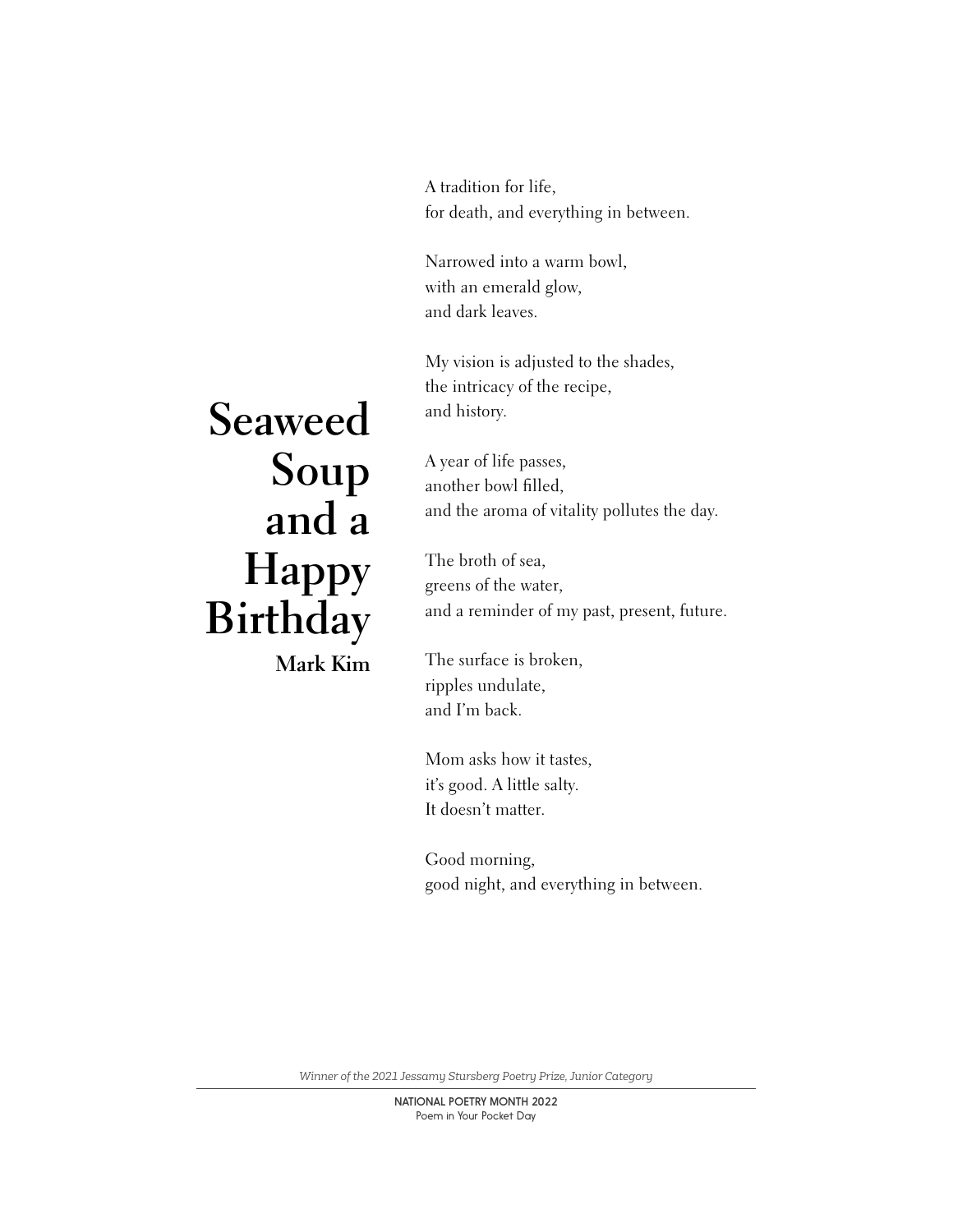## **Small Warblers**

#### **Annick MacAskill**

*(after Doireann Ní Ghríofa)*

I did not know that's why they were there, suddenly, and everywhere, in the trees and on the sidewalks, inconsequential and familiar, yet sparkling, like perfect round jewels with the most remarkable prismatic calls. Like a brook, winding through winter and spring, spilling across cities and mountains and along the Atlantic and before every window I would find. I started noticing, as if blinking through a mist, searching, thinking of God or romantic love, their sounds like noise or music, and sometimes these things were indistinguishable, as in a baby's cry. Their ordinariness does not diminish them. Now I tilt my head, and listen.

*Shadow Blight (Gaspereau Press, 2022)*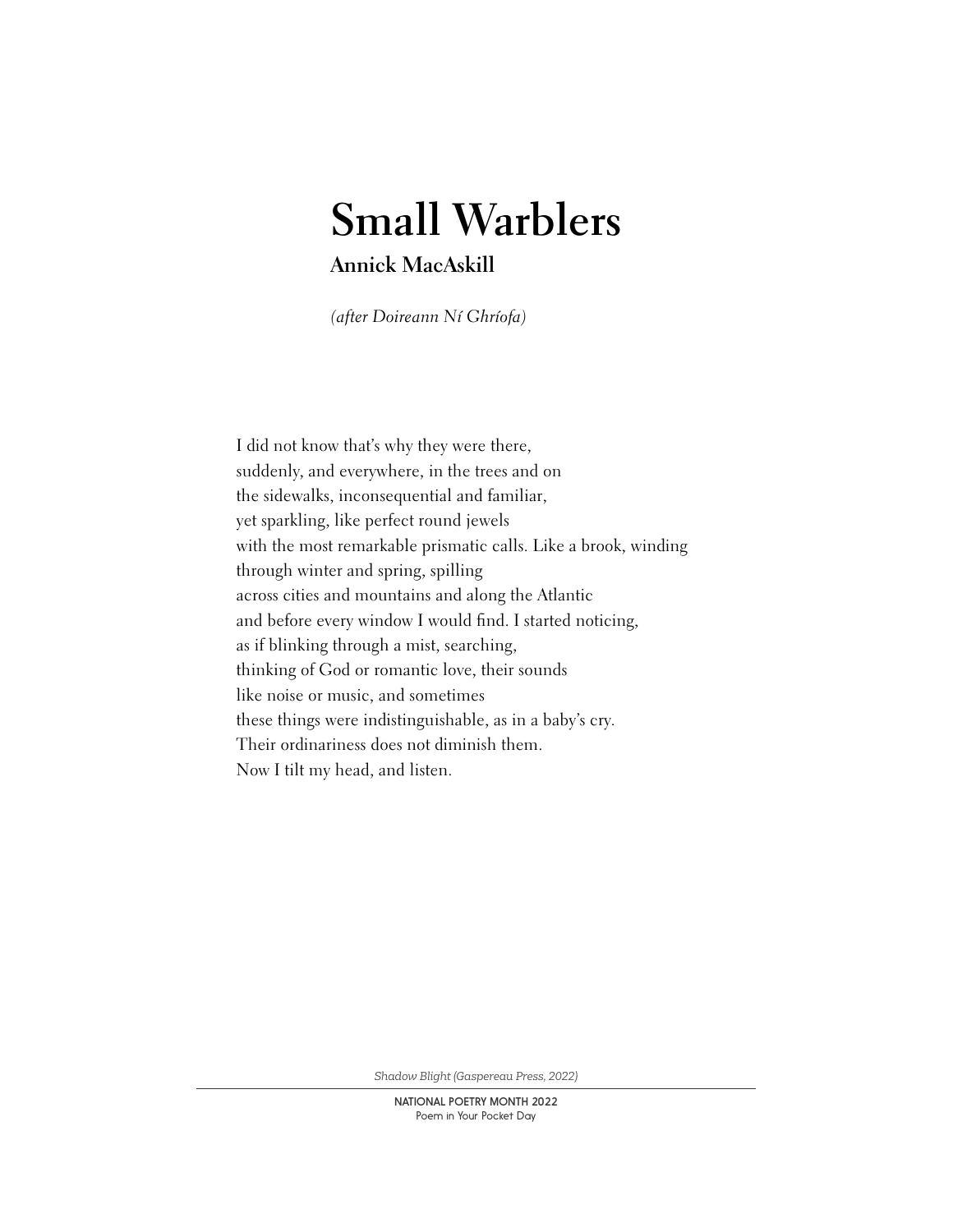The kitchen window is on the left with the sink in front—

you could draw an outline in chalk, on the cushioned tile

# **Spatial Awareness**

#### **Amy LeBlanc**

(with: arms, pinky toes, appendix,

intestines, hemoglobin, ferritin)

but it may not help in the end. Turn the room on its side

*The Maynard, Issue 15*

to shift your heart into a new position one where blood

either pools or flows like a river that runs both

ways. With the room in view, move the chair a fraction

to the right. This will place you closer to the sun, nearer the airport,

closer to tenderness. On second thought, draw

the body in chalk on the floor but make it your own. Solid lines

for impenetrable membranes, dashes for DNA, stars for

 cytokines. A space on the left for a heart that pumps

blood toward an airplane moving overhead.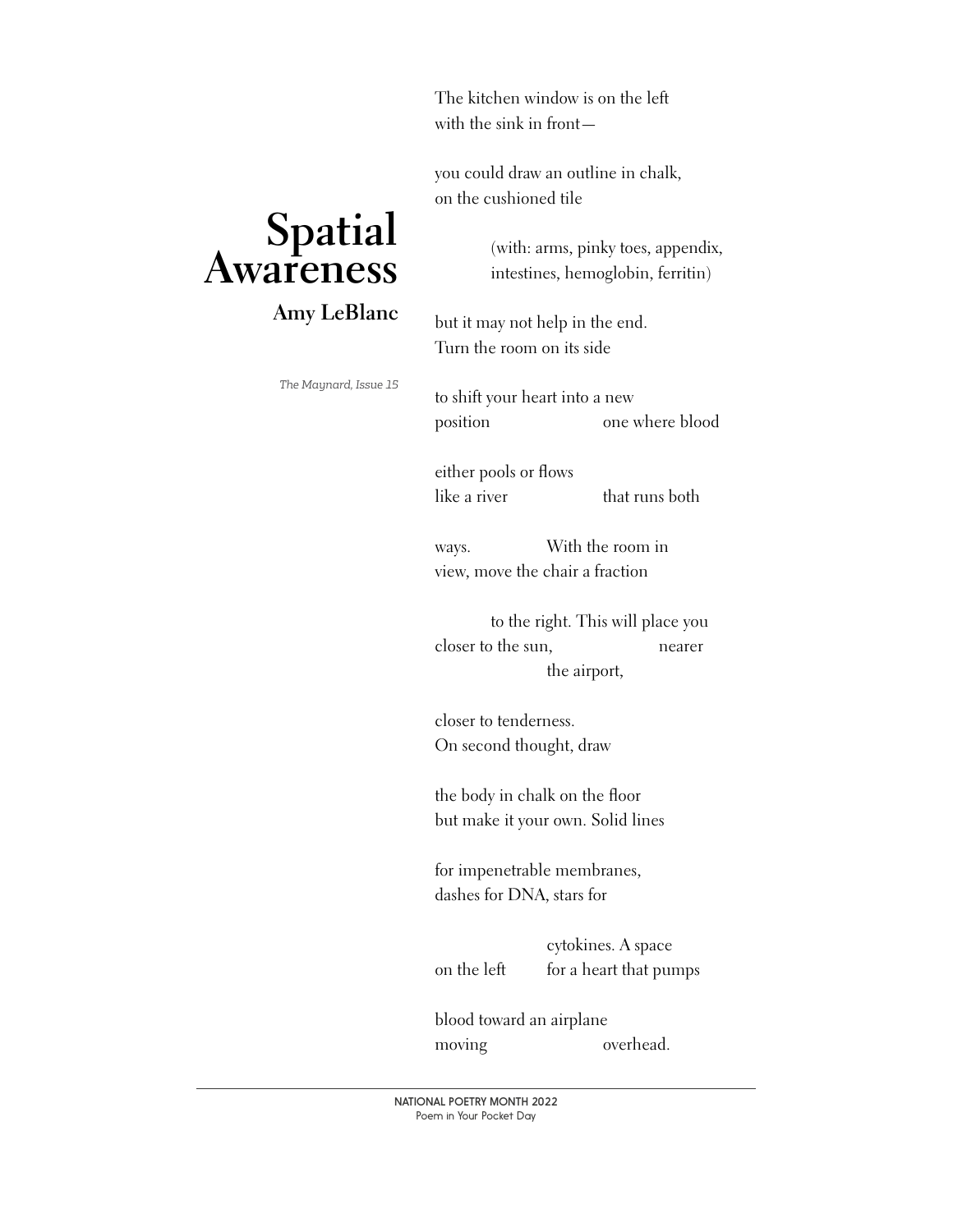## **Strange Scattered Year**

#### **Frances Boyle**

I cobble together some shape like stars, gas cloud of spangles, sensory noise a beautiful typeface of serifed angels and italicized galaxies. That year

declines to cohere. I'm out of practice even at reaching for the right shelf to take down fragments rattling in their sealer jar. Bright ring

and clamouring disk with its ovoid dance on tabletop or dark drift of space. Dust of that year toxic to breathe, I need particulate mask to filter it from my mouth

and nose. That year, melded by star-shine, stuck to those before and aft, adhesion of moist exhales. Trial and tributary, ribbon of spilled milk, and I gather it in handfuls,

sop it up, recap the edgewise static, staccato tumbling voices, and eerie dance of half-memory. Monitor dial inching along through situations half-heard, a moving line,

a pointing finger. Evidence in star systems we pretend are fixed—his belt, her chair. Try to slake my thirst with what, I believe, is a firm grip on the ladle's hilt.

*Parentheses Journal, Issue 8*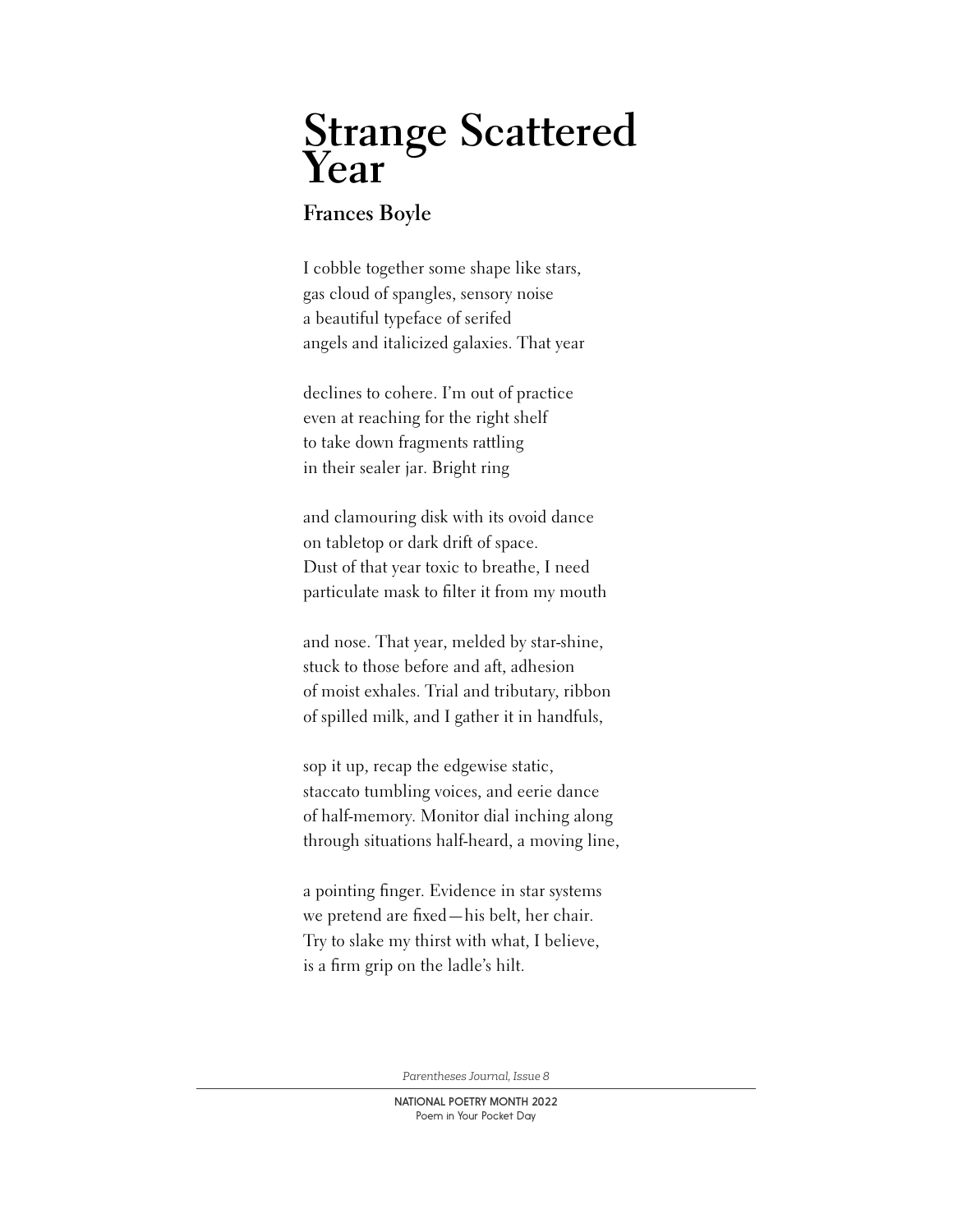## **The Hollow Tree**

**Anna Yin**

*There are days we live as if death were nowhere in the background; from joy to joy to joy, from wing to wing, from blossom to blossom to impossible blossom, to sweet impossible blossom.* —"From Blossoms," Li-Young Lee You stand at the threshold to the west coast forest. In the sky, wild geese align south-bound flight; on the ground, wind gusts thresh dried leaves.

Hesitating, I shake free my windbreaker and flesh your hollow with my warmth.

My foolhardy intention can only bar the cold fleetingly, *I wonder what would save you from the bitterness of blizzards after late autumn.* The sunlight softly strokes you, deepening our shivering shadow.

In my dream I return to a red cedar tree, as hollow as you. I fill in stardust with the moss and dew of myself—the hot harsh skin of my despair cooling—I lay down worldly *deliberate disguises,* lips whispering to leaves of grass in *the twilight kingdom.*

*Trembling with tenderness,*  the cedar embraces me instilling womb-warmth. *From joy to joy, from wing to wing,* at dawn, we break into blossom.

*Winner of the League of Canadian Poets 2022 National Broadsheet Contest*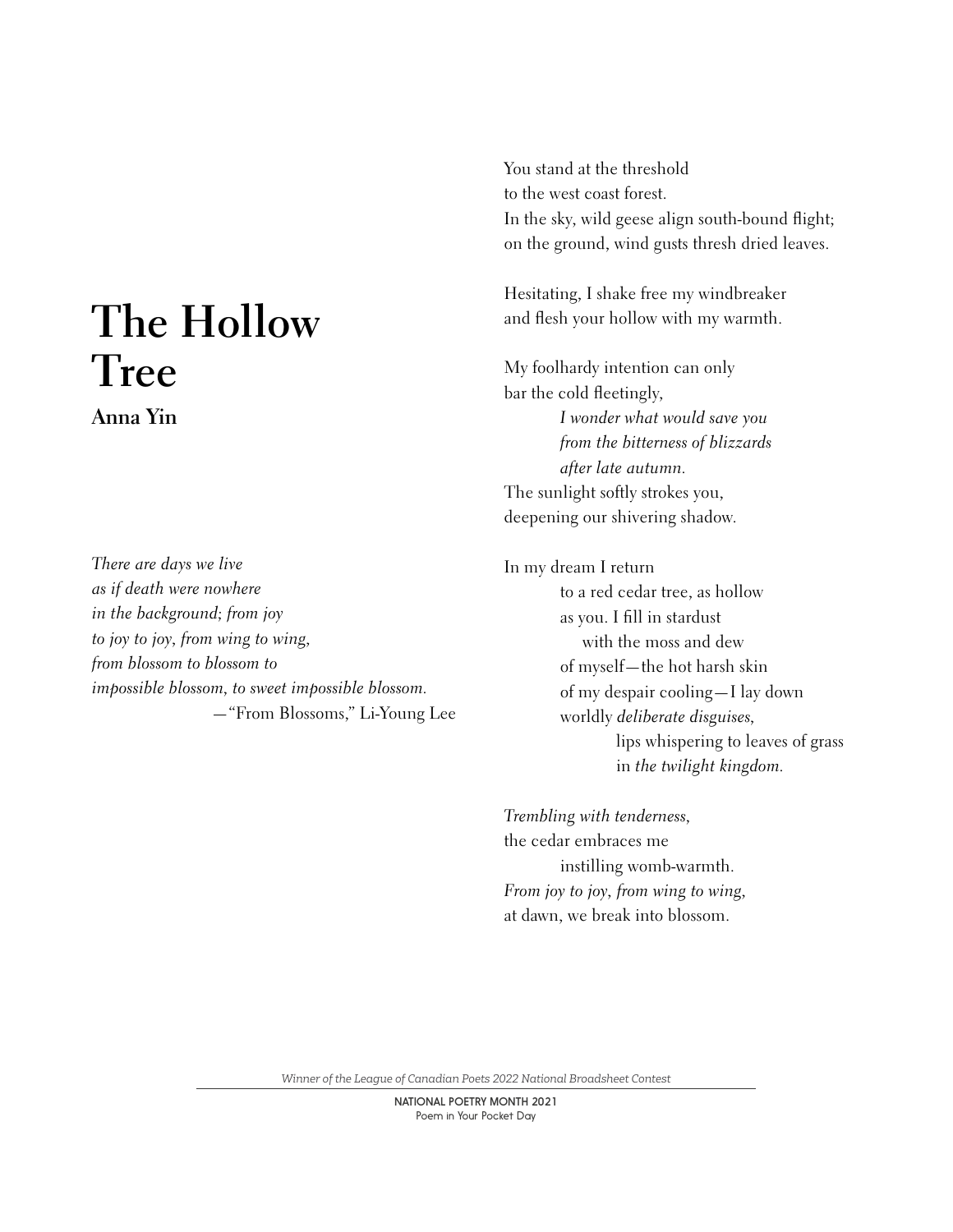# **Vanishing Point**

#### **Marlene Grand MaÏtre**

She finds the last chinook, washed up on Sombrio Beach, carries it home

to ink its body, cover with rice paper. Blue gyotaku: her hands

stroke the scales and ridges, lift the prints. By nightfall, a ghost school of chinook shimmers on every wall.

In home's uncharted depths, she wakes underwater, pierced

by an orca call, a pulsebeat of mourning, as the last

cow and calf glide through the bedroom, drawn by hunger

to the phantom salmon. She will wake

five thousand years ago, on a Norwegian shoreline,

mesolithic woman, the first carver of whales on rock.

*Refugium: Poems For The Pacific (Caitlin Press, 2017)*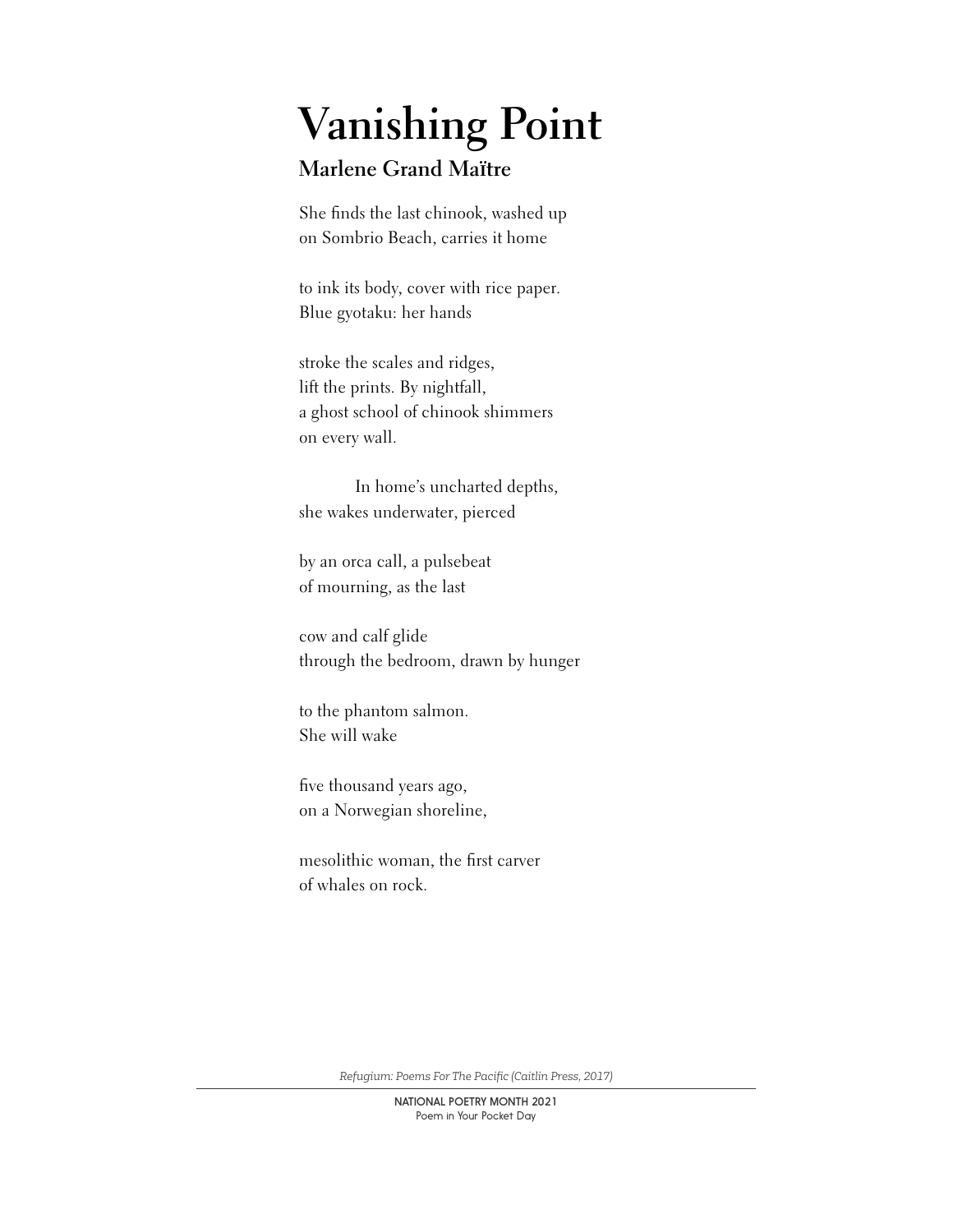## **About the Authors**

**Ashley-Elizabeth Best** is a disabled poet and essayist from Kingston, ON. She is the author of *Slow States of Collapse* and *Alignment*.

**Frances Boyle**'s third poetry collection, *Openwork and Limestone*, will be published by Frontenac House in fall 2022. In addition to two earlier poetry collections, she is also the author of *Seeking Shade*, an award-winning short story collection, and *Tower*, a novella. Frances's writing has been selected for the Best Canadian Poetry series, nominated for the Pushcart Prize and Best of the Net, and appeared throughout North America and internationally. Recent and forthcoming publications include work in *Blackbird, Paris Lit Up, QWERTY* and *The New Quarterly*. She lives on unceded unsurrendered Algonquin Anishinaabe territory, colonially known as Ottawa. www.francesboyle.com.

**Angela Cen** is the winner of the 2021 Jessamy Stursberg Poetry Prize for young poets, in the senior category for grades 10, 11, and 12.

**Marlene Grand Maître**'s chapbook, *Cancer's Rogue Season,* was published by Frog Hollow Press in April 2020. Her poetry has also appeared in many literary journals, most recently in *Prairie Fire, CV2, Event*, and *Freefall*. Poems have also been published in eight anthologies, including *I Found It At The Movies* (Guernica, 2014), *Refugium: Poems For The Pacific* (Caitlin Press, 2017), *Sweet Water: Poems For The Watersheds* (Caitlin Press, 2020), and *Voicing Suicide* (Ekstasis Editions, 2020). She has won poetry prizes, and had a poem longlisted for Best Canadian Poetry In English (Tightrope Books, 2011). She can be heard reading her work online in Planet Earth Poetry's Poets' Caravan.

**Maureen Hynes** lives in Dish with One Spoon Wampum Belt Territory/Toronto, and has published five books of poetry. Her most recent is *Sotto Voce*, a finalist for the League of Canadian Poets' Pat Lowther Award and the Golden Crown Award in poetry (U.S.) for lesbian writers. Her first book won the League's Gerald Lampert Award, and other collections have been shortlisted for the Raymond Souster Award. Her poems have been included in over 25 anthologies, including three volumes of Best Canadian Poetry in English.

**Keith Inman**'s poetry was compared to Atwood, Boyden and Itani in Canlit 223. He generally writes about characters searching for identity. Though, he's also written in the 'I' perspective, and that of a rock. His favourite class was on Joyce in Ireland;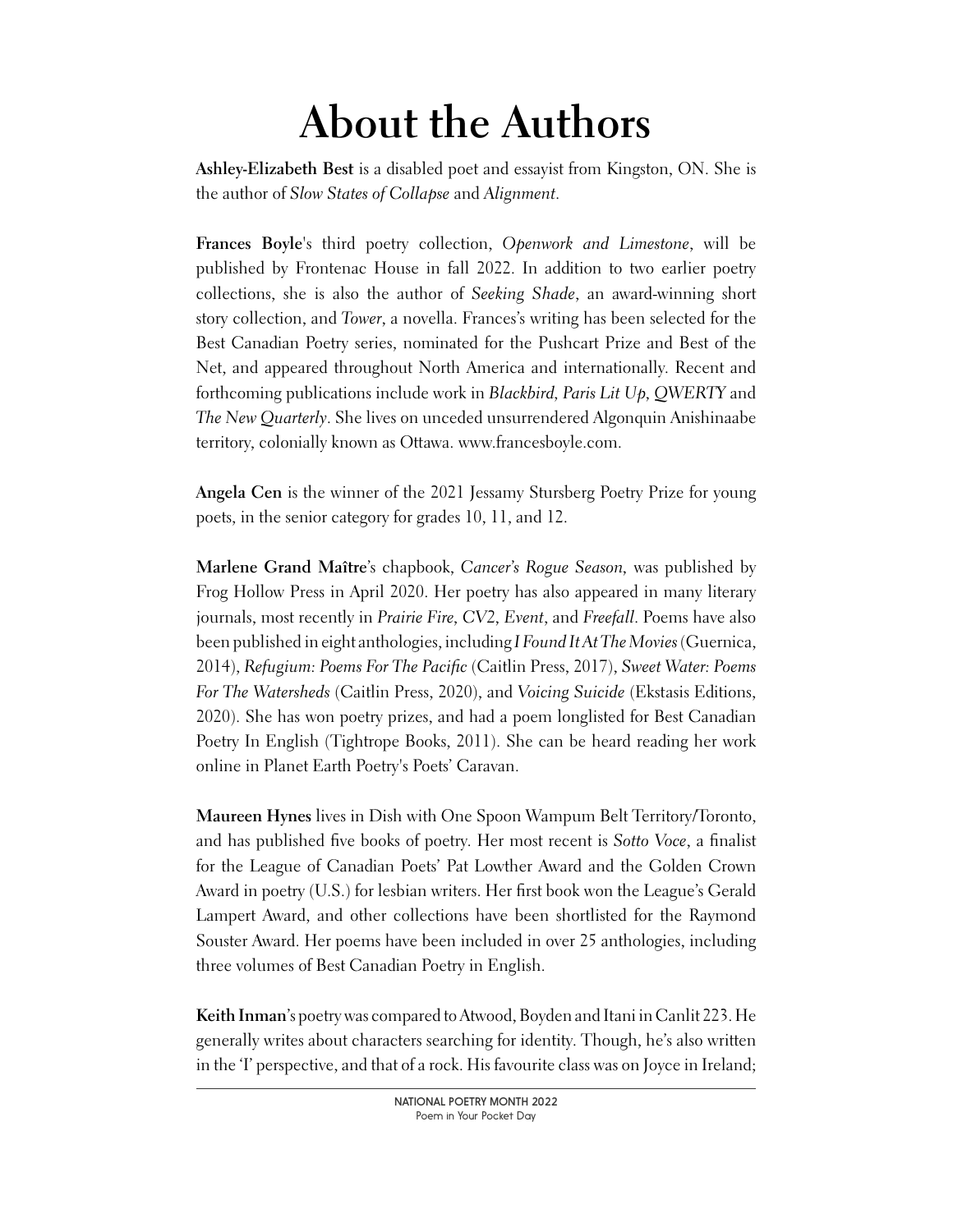## **About the Authors**

best reading, a cafe in Spain; coolest invite, LA; swankiest due, Swiss Embassy; largest reading, opening for Niagara Symphony; poignant moment, his mentor Tsigane pointing at an impressionist painting in a major gallery and saying, 'you should write like that in your blue collar style;' best rescue, Dr. Elspeth Cameron telling him that it is all worth it. Inman has six books of poetry published. Home is Thorold, Ontario.

**Mark Kim** is the winner of the 2021 Jessamy Stursberg Poetry Prize for young poets, in the junior category for grades 7, 8, and 9.

**Amy LeBlanc** is Managing Editor at *filling Station magazine* and a PhD student at the University of Calgary. Her debut poetry collection, *I know something you don't know* (Gordon Hill Press 2020) was long listed for the 2021 ReLit Award and was selected as a finalist for the Stephan G. Stephansson Award for Poetry. Her novella, *Unlocking*, was published by the UCalgary Press in June 2021. Her work has appeared or is forthcoming in *Canadian Literature, Funicular, Room*, and the *Literary Review of Canada* among others. Her third chapbook, *Undead Juliet at the Museum*, was published with ZED Press in August 2021. Amy is a recipient of the 2020 Lieutenant Governor of Alberta Emerging Artist Award and a CGS-D award for her doctoral research.

**Annick MacAskill**'s most recent poetry collection is *Shadow Blight* (Gaspereau Press, 2022). She is also the author of *No Meeting Without Body* (Gaspereau Press, 2018), longlisted for the Gerald Lampert Memorial Award and shortlisted for the J.M. Abraham Award, and *Murmurations* (Gaspereau Press, 2020). Her poetry has appeared in journals across Canada and abroad, and in the Best Canadian Poetry anthology series. She is currently serving as Arc Poetry Magazine's Poetin-Residence. She lives in Kjipuktuk (Halifax) on the traditional and unceded territory of the Mi'kmaq.

**Callista Markotich,** retired teacher, principal and Superintendent of Education, lives gratefully at the source of the great St. Lawrence River in Kingston, Ontario, on the traditional homeland of the Anishinaabe, Haudenosaunee and the Huron-Wendat. Her poems appear in *Arc* (Awesome Award, June 2021), *Grain, Prairie Fire, Riddle Fence, The New Quarterly* (Honorable Mention, Nick Blatchford Occasional Verse Contest, 2021), *The Nashwaak Review, Saddlebag Dispatches, Pilgrimage*, in a few ezines and anthologies, and in *Room* (Poetry Award, 2019).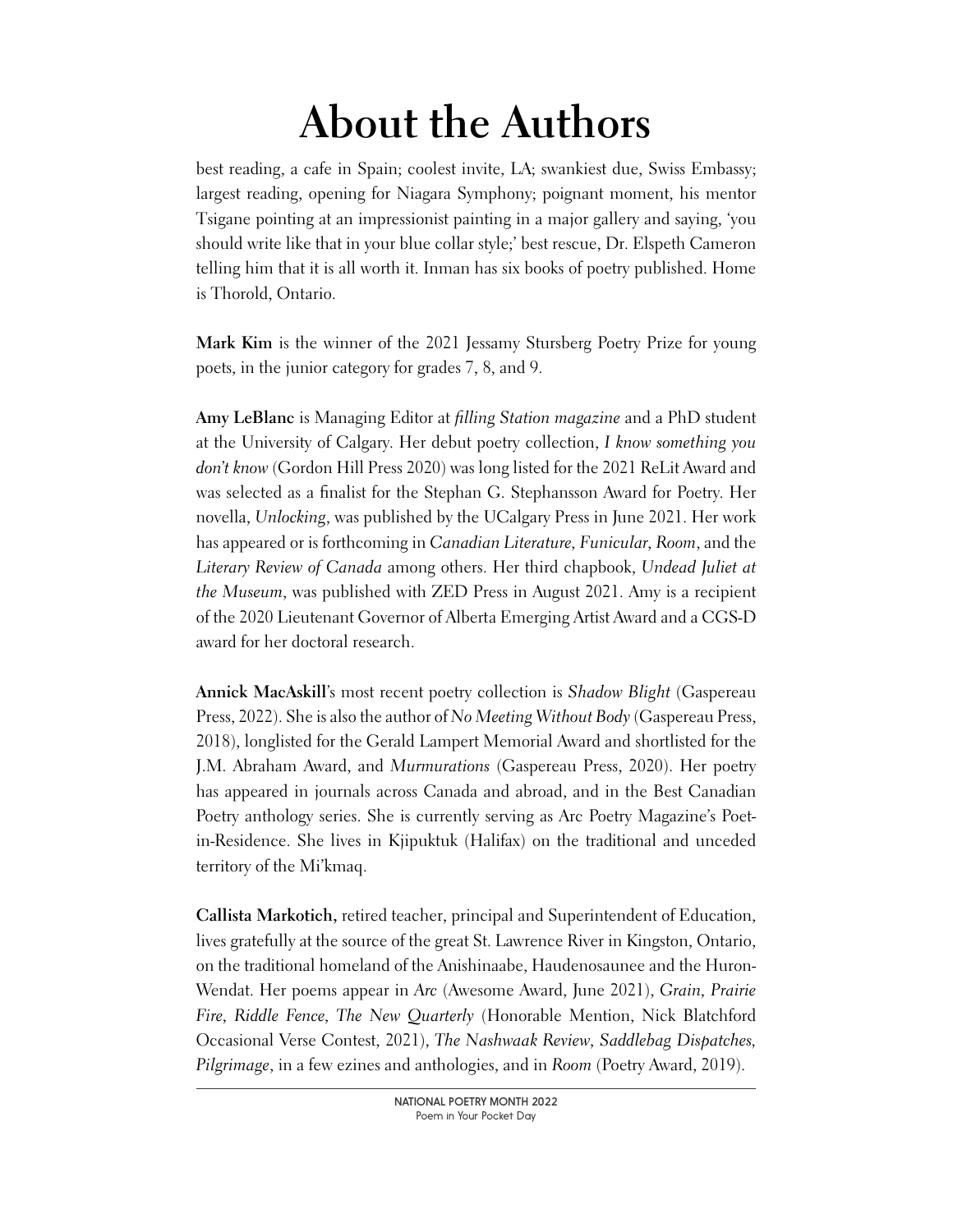## **About the Authors**

**Jaclyn Piudik** is the author of *To Suture What Frays* (Kelsay Books 2017) and three chapbooks, *the corpus undone in the blizzard* (Espresso Chapbooks 2019), *Of Gazelles Unheard* (Beautiful Outlaw 2013) and *The Tao of Loathliness* (fooliar press 2005/8). Another chapbook, *Seduction: Out of Eden*, written collaboratively with Janet R. Kirchheimer is forthcoming from Kelsay Books in 2022. Her poems have appeared in numerous anthologies and journals, including *New American Writing, Columbia Poetry Review, Barrow Street* and *CV2*. She received a New York Times Fellowship for Creative Writing and the Alice M. Sellers Award from the Academy of American Poets. Jaclyn holds an M.A. in Creative Writing from the City College of New York, as well as an M.A. and Ph.D. in Medieval Studies from the University of Toronto.

A member of The Writers Union of Canada, and Associate Member of the League of Canadian Poets, **Harry Posner** is the author of six books and two spoken word CDs. Harry was Dufferin County's Poet Laureate from 2017-2022. He organized and hosted the annual Day of the Poets festival in Orangeville, Ontario. Harry is co-host with Peter Noce of The Sill podcast (www.thesillpodcast.com), and is reachable through www.posnerbooks.com.

**Anna Yin** immigrated to Canada in 1999, authored five poetry collections and edited/translated "Mirrors and Windows" (Guernica Editions) in 2021. Anna won the 2005 Ted Plantos Memorial Award, two MARTYs, two scholarships from USA and three grants from Ontario Arts Council. Anna was appointed to be Mississauga's Inaugural Poet Laureate in 2015. Her poems/translations have appeared at *Queen's Quarterly, ARC Poetry, New York Times, China Daily, CBC Radio, World Journal*. She performed on Parliament Hill, at Austin International Poetry Festival, Edmonton Poetry Festival and universities in China, USA and Bangladesh. She teaches Poetry Alive. Her website: https://www.annapoetry.com

**Bänoo Zan** is a poet, librettist, translator, teacher, editor, and poetry curator with numerous published poems as well as three books. *Songs of Exile* (Guernica Editions) was shortlisted for The Gerald Lampert Memorial Award by the League of Canadian Poets. *Letters to My Father* was published by Piquant Press. She is the founder of Shab-e She'r, Toronto's most diverse poetry and open mic series (inception: 2012)—a brave space bridging the gap between ethnicities, nationalities, religions (or lack thereof), ages, genders, sexual orientations, disabilities, poetic styles, voices, and visions.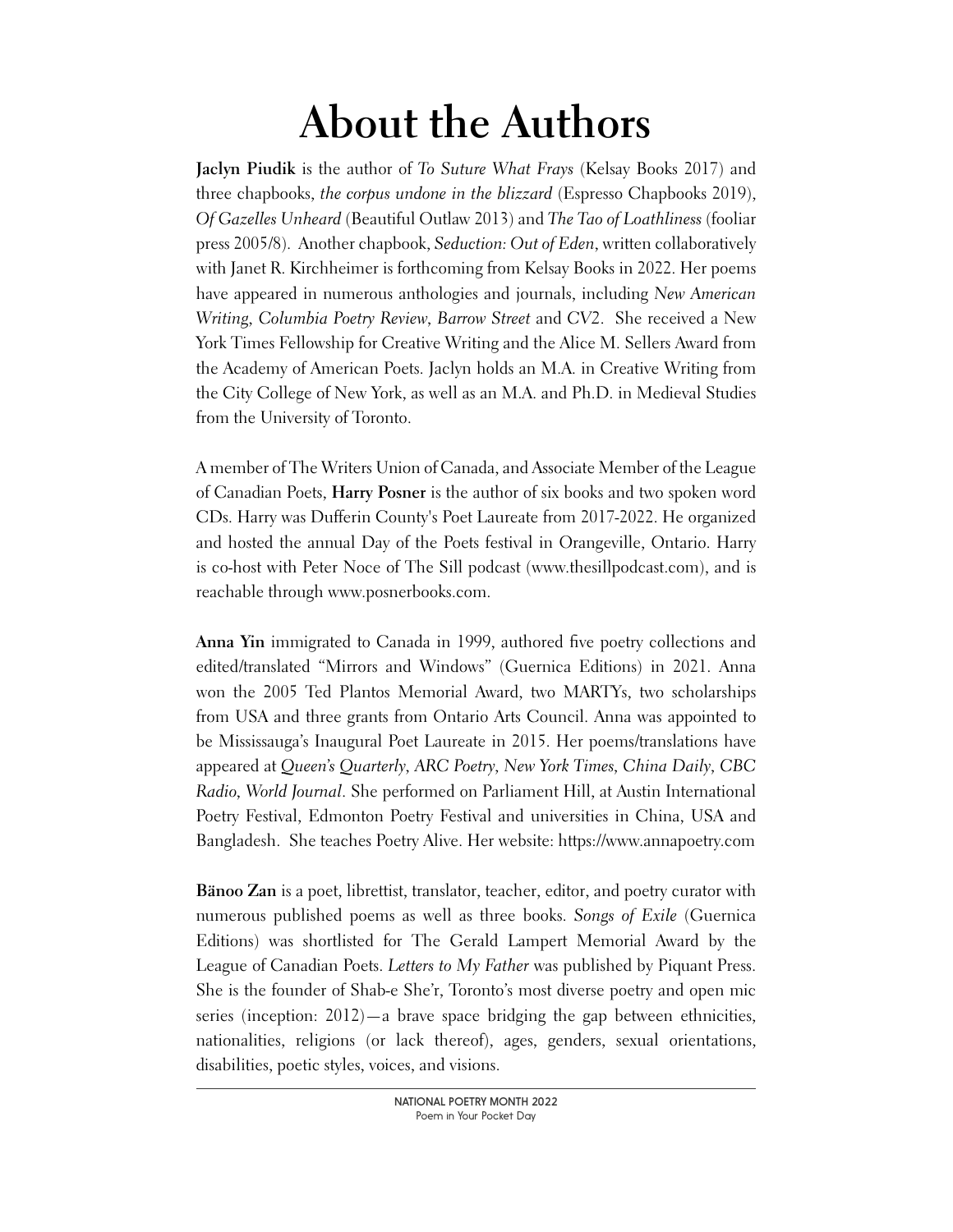## **Poetry activities for educators and young readers**

#### **Poetry-palooza**

Organize a poetry-palooza for a group of young readers to engage them with the many sides to poetry. Participants can read a poem aloud — original or not — to the others, or they could distribute their favourite written poem–again, original or not. But there's more to poetry than the poems! Encourage young readers to write fanmail to their favourite poets, or take the fun even farther away from poetry and hide poems around the room, or have other poetry game stations for participants to engage with.

#### **Poetry Play Stations**

Poetry play stations use different techniques to encourage young readers to craft poems. Here are some great stations to include:

#### **[Erasure poetry](https://www.pinterest.com/allradddd/erasure-poetry/)**

Using a page of existing text, use a black marker to complete cross out sections of the text — the words or phrases that remain can be strung together to form an original poem! Part of the beauty of erasure poem is how the entire page looks when completed, blacked-out sections and all.

#### **[Found poetry](https://www.poets.org/poetsorg/text/found-poem-poetic-form)**

Found poetry is very similar to erasure poetry  $-$  well, erasure poetry is a kind of found poetry — but with a little more freedom. Again using an existing text, participants select words or phrases from the text that they think will make a great poem: using the found words and phrases, they can play with line breaks, stanzas, and other ways of construction an original poem from the found text!

#### **[Book spine poetry](https://www.pinterest.com/pspl/book-spine-poetry/)**

This is a great poetic experiment that takes over Twitter every April — using as few as three or as many as…well, as many as you can stack, create a poem using the titles of books as they appear on the spines. These make excellent photos and are great for sharing on social media!

Poetry activities for educators and young readers 1/3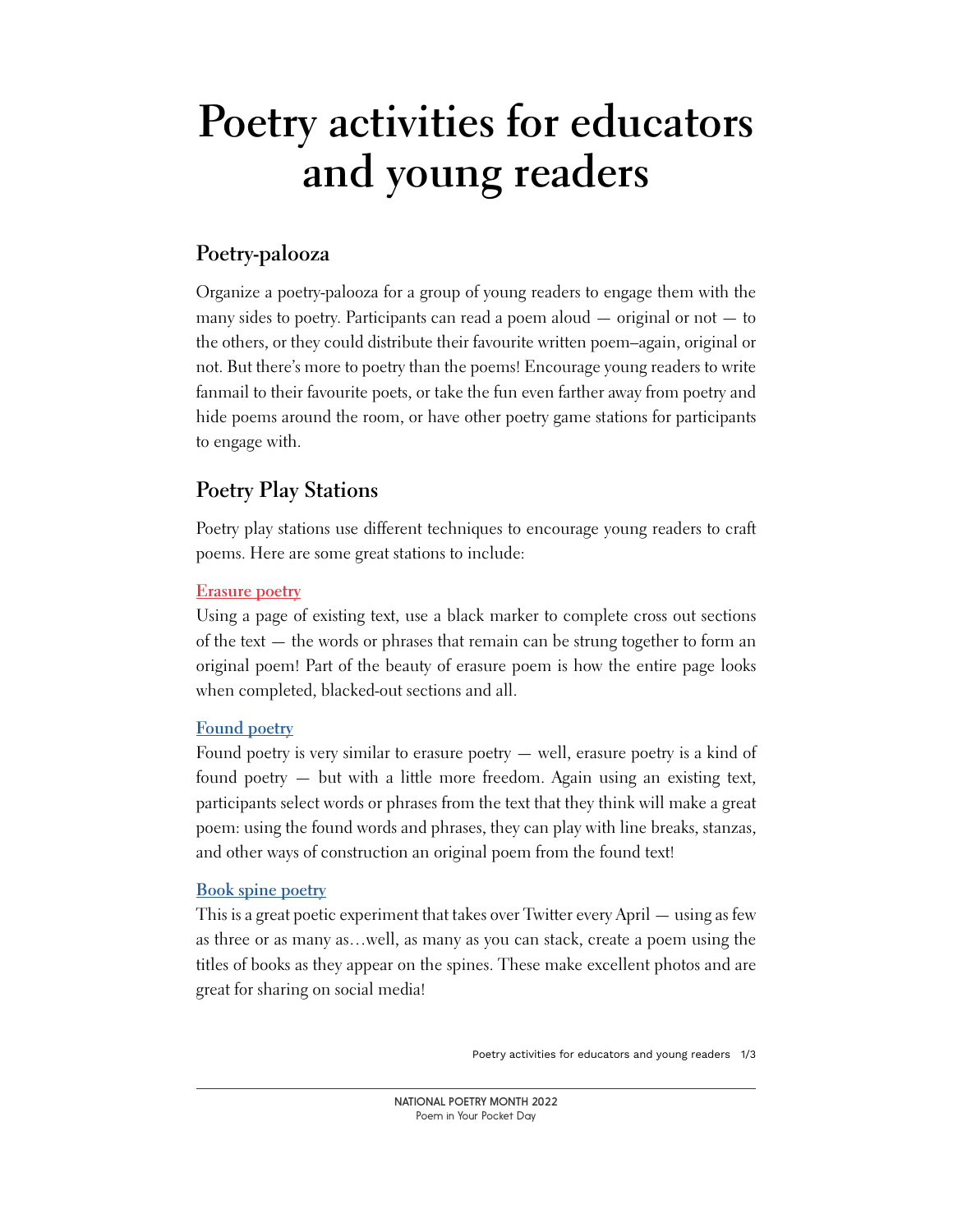#### **Poetry Play Stations Continued**

#### **[Magnet poetry](https://magneticpoetry.com/)**

A classic! Choosing words from a pile of individual words to string together an original poem. This could be from a **[magnetic poetry set](https://magneticpoetry.com/)**, but you could also simply **[prepare an assortment of words](https://i.pinimg.com/736x/9d/a2/1b/9da21b4d4fba1d418b23667c3651a5bd.jpg)** for participants to choose from.

#### **Dear Poet**

**[Dear Poet](https://www.poets.org/national-poetry-month/dear-poet-project-2019)** is a multimedia education project from the Academy of American Poets that invites young people in grades five through twelve to write letters in response to poems written and read by some of the award-winning poets who serve on the Academy of American Poets Board of Chancellors. They prepared **[a specialized lesson plan](https://poets.org/lesson-plan/dear-poet-2020-lesson-plan)** to help teachers implement this program into their curriculum–which is free to use–but the program can also be adopted to include Canadian poets. f you would like to write to Canadian poets, we recommend any of the poets featured previously published **[Poem in Your Pocket Day](http://poets.ca/pocketpoem/)** booklets! Letters can be sent to the League office or emailed to info@poets.ca.

#### **Poetry as response**

One of the most exciting things about poetry is how it can engage with other art forms: other texts, yes, but also art in completely a completely different medium. For students who are already interested in writing, encourage them to write a response poem to a scene from a movie or play, or to a painting or photograph; students for whom writing doesn't come naturally may be interested in doing the opposite, crafting a response in another medium to a pre-selected poem.

#### **Recitation**

Reading poetry aloud can be a groundbreaking moment for engaging with a poem; similarly, hearing a poem out loud can also shine a different light on the words. It can be terrifying to read original poetry in front of others, but there are other ways to share! Students can read classic poems, or their favourite contemporary poems, or even try reading song lyrics out loud with no musical backup. Poetry in Voice is a charitable organization that encourages Canadian students to fall in love with poetry through reading, writing, and recitation, with an **[online anthology](https://www.poetryinvoice.com/poems)** of

continued on next page  $\rightarrow$ 

Poetry activities for educators and young readers 2/3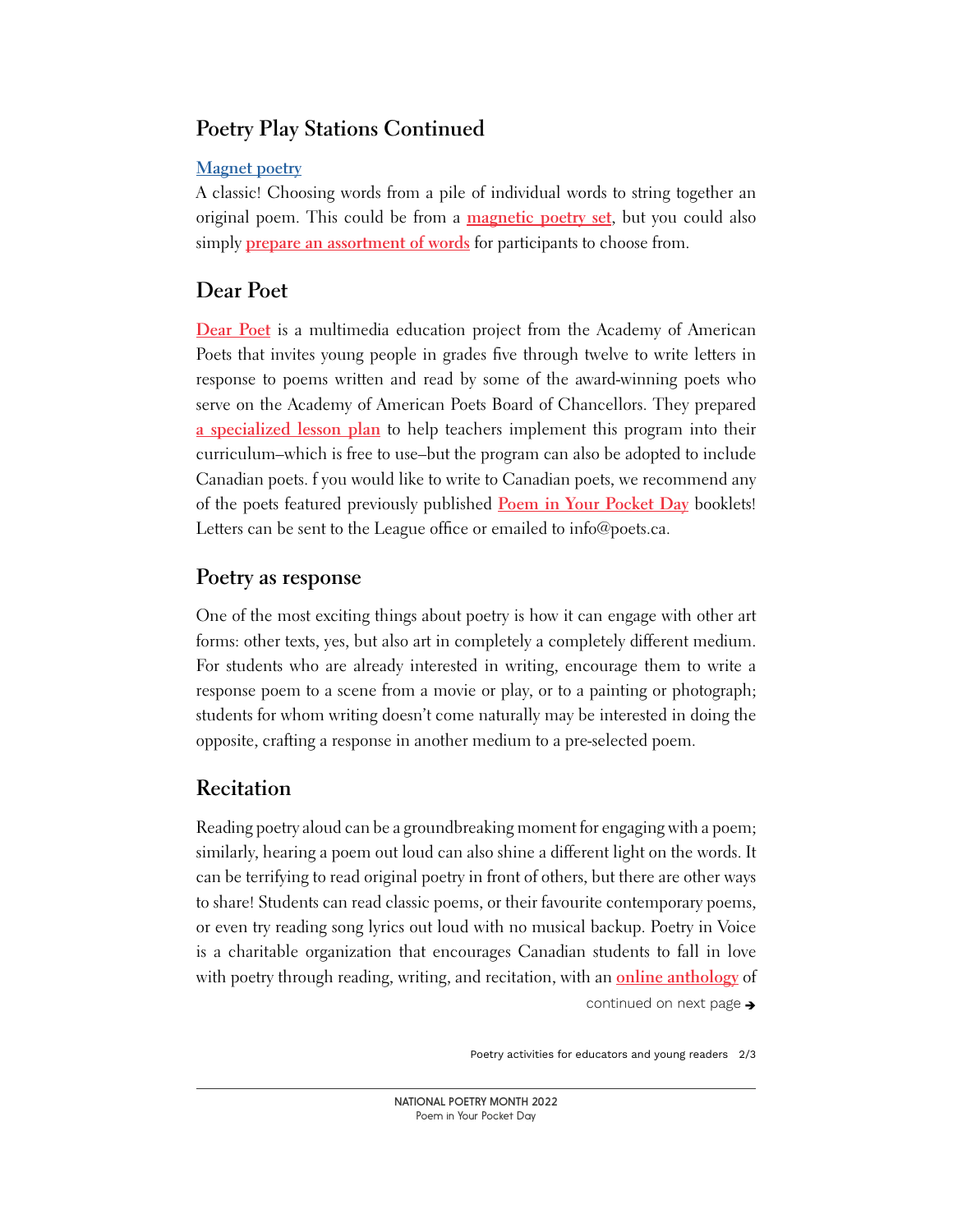$\leftarrow$  continued from last page

classic and contemporary poems and **[comprehensive teaching materials](https://www.poetryinvoice.com/teachers)** on their website, all free of cost. They also run a nation-wide **[student recitation](https://www.poetryinvoice.com/competitions) [competition](https://www.poetryinvoice.com/competitions)**, which awards over \$75,000 in travel and prizes annually.

#### **Finding the right poems**

Of course, the hardest part is not usually finding fun ways to teach young readers — all you teachers and librarians are already experts in that field. The questions is, what poems do you choose? The annual **[Poem in Your Pocket Day book](http://poets.ca/pocketpoem/)[let](http://poets.ca/pocketpoem/)** is a great place to start, with age appropriate poems from a variety of poets across Canada and the US. Some of our favourite poetry meant for young readers include *[Alligator Pie](https://www.chapters.indigo.ca/en-ca/books/alligator-pie-classic-edition/9781443411516-item.html)* by Dennis Lee (yes, that Dennis Lee!), Dr. Seuss, Louis Carroll's *[Jabberwocky](https://www.chapters.indigo.ca/en-ca/books/jabberwocky-and-other-nonsense-collected/9780141192789-item.html?ikwid=jabberwocky&ikwsec=Books&ikwidx=1)* (or, for that matter, **[any of the songs and poems from the](https://www.chapters.indigo.ca/en-ca/books/jabberwocky-and-other-nonsense-collected/9780141192789-item.html?ikwid=jabberwocky&ikwsec=Books&ikwidx=1)  [Alice books](https://www.chapters.indigo.ca/en-ca/books/jabberwocky-and-other-nonsense-collected/9780141192789-item.html?ikwid=jabberwocky&ikwsec=Books&ikwidx=1)**), and Shel Silverstein's *[Where the Sidewalk Ends](https://www.chapters.indigo.ca/en-ca/books/where-the-sidewalk-ends-poems/9780060572341-item.html?ikwid=where+the+sidewalk+ends&ikwsec=Books&ikwidx=0)*. For 2017, the Academy of American Poets prepared a great **[online anthology](https://www.poets.org/poetsorg/lesson/national-poetry-month-poster-2017)** of poems suitable for young readers as well — delightfully, it includes more than one poem about cake.

#### **More resources**

**[Classroom tips from the Academy of American Poets](https://poets.org/lesson-plans-theme)**

**[Poetry class learning resources from the Poetry Society \(UK\)](http://resources.poetrysociety.org.uk/)**

**[League of Canadian Poets Teachers' Lounge](http://poets.ca/teachers/)**

Poetry activities for educators and young readers 3/3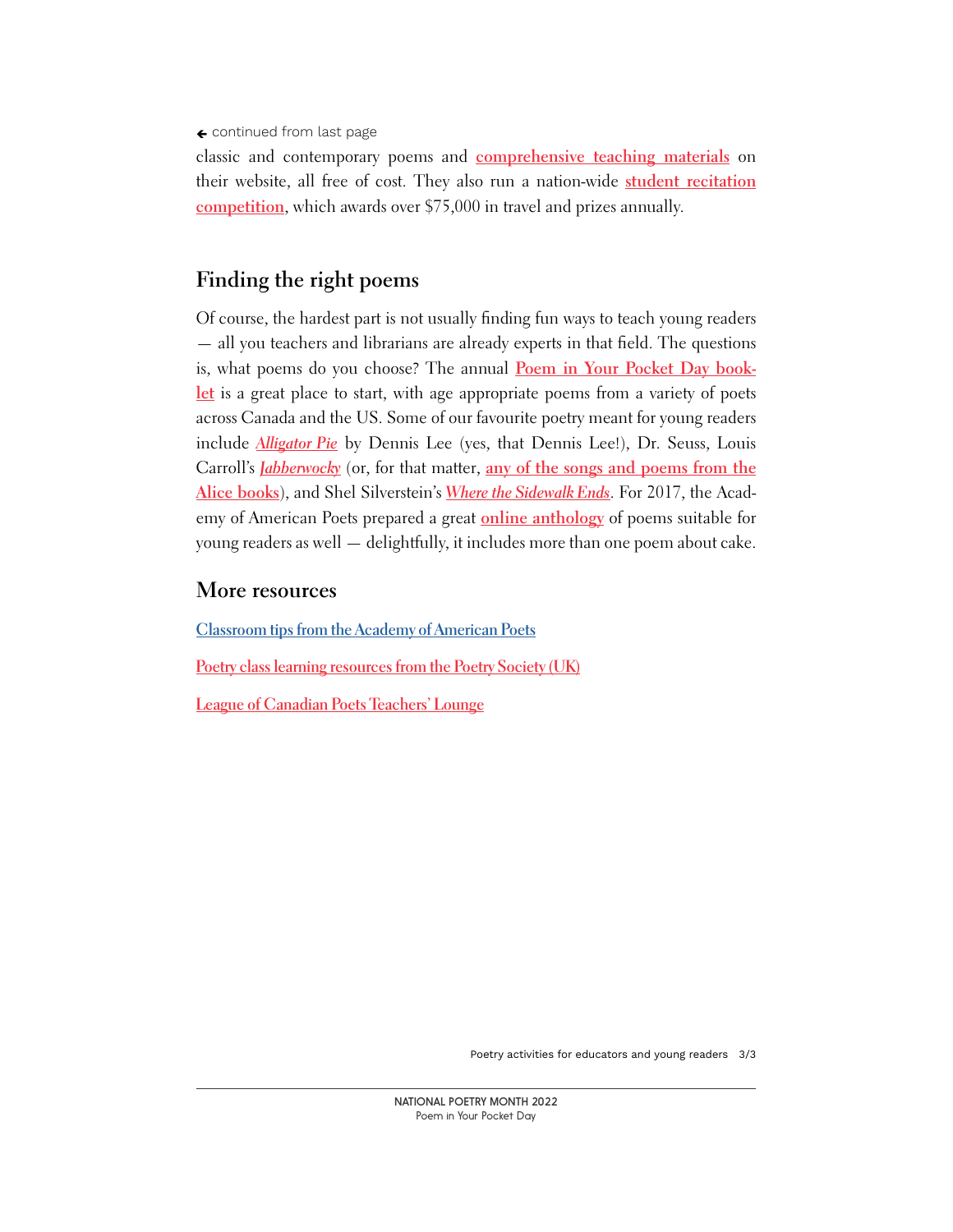## **10 Ways to support your favourite poets**

#### **q Buy their books!**

This is number one on the list because it's also the most obvious, straightforward way to support your favourite poet. BUT, did you consider that where you buy books from makes an impact? By buying directly from the publisher – especially if the publisher is a small or independent press – you also help support future publishing opportunities for poets. All Lit Up is an amazing retailer of independently published poetry, and a great resource for readers living in remote areas that may not have a wide selection of booksellers. As an added bonus, shopping through All Lit Up supports the Literary Press Group of Canada, which in turn supports and advocates for independent Canadian literary publishers!

#### **w Borrow poetry from your local library!**

High circulation numbers help alert librarians to what's popular in their community. If your library doesn't carry your favourite poet's work, recommend it! Let the library staff know what you'd like to see on the shelves, and prove it by borrowing the book if they follow your recommendation.

#### **e Find and follow your favourite poets on their public social media accounts.**

Some poets have Twitter, Facebook, and/or Instagram, some don't. But if they do, follow them and share their content that excites you. Whether they have social media or not, you can always post about their poetry on your platform of choice. Make public recommendations, write about 2019 PIYP day booklet – supplementary material how you've connected to their work and what it means to you, post about their readings (even the ones you'll sadly have to miss because they're taking place out of town).

10 Ways to support your favourite poets 1/3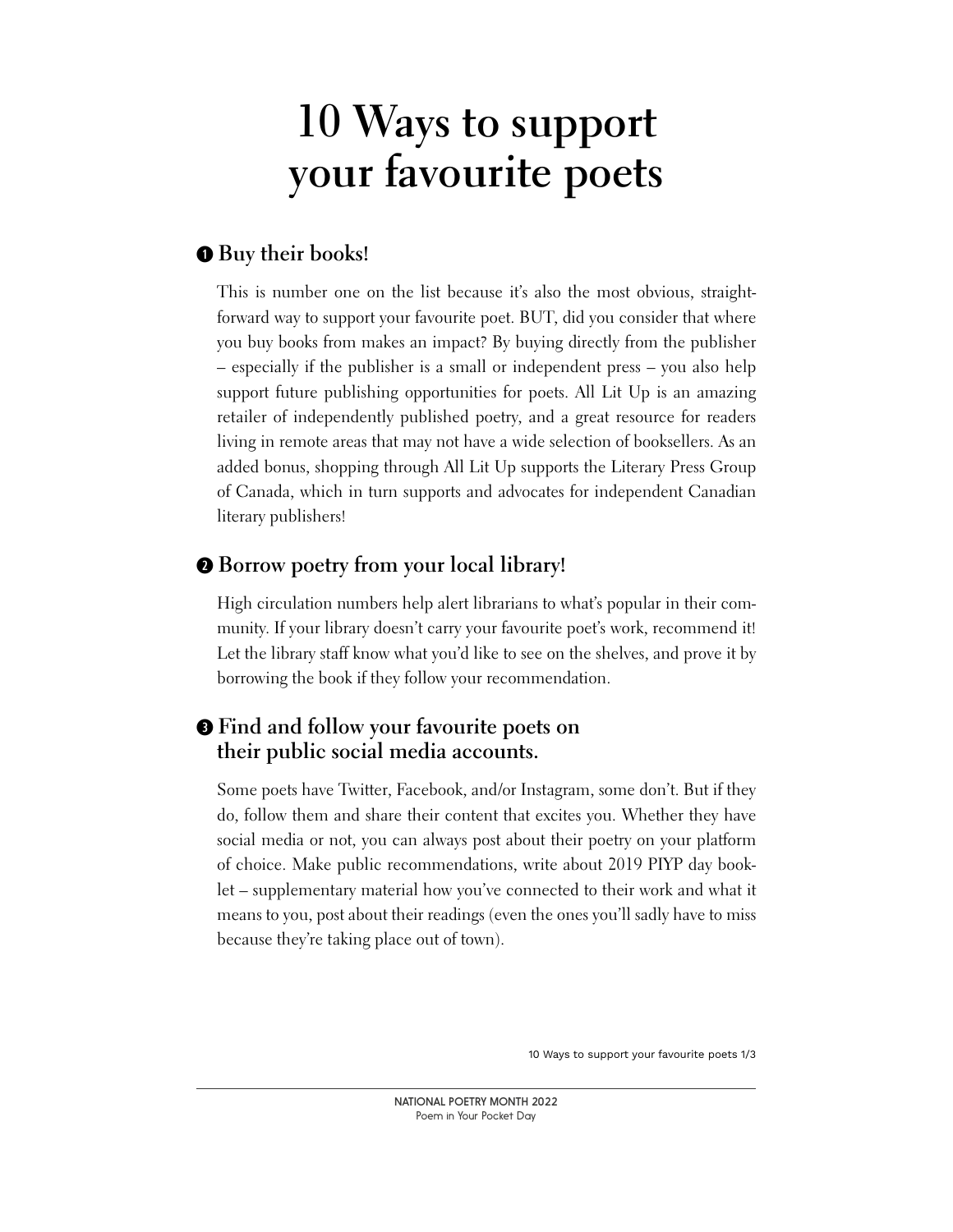#### **r Talk about their books.**

We may be in the age of social media, but word of mouth is still an extremely powerful tool! Tell friends and family about their books, recommend them to your co-workers, read your favourite poet's books in public places (we all know bookworms love to see what other bookworms are reading).

#### $\bullet$  Review their books.

When your favourite poet releases a new book, write a review. There are so many avenues through which to do this and each avenue offers a different approach or expectation for the reviewer. A review on Amazon, Indigo, or GoodReads could simply be a rating out of five stars or a few sentences on what you enjoyed about the book. Some literary websites have open calls for longer, more formal reviews.

#### **y Tell your MPs and MPPs how important the arts are!**

Funding bodies like Canada Council for the Arts/Ontario Arts Council/Toronto Arts Council are government agencies. Many poets rely on grants and funding as part of their livelihood. A large portion of the League's funding comes from these bodies, too. Social media makes it easier than ever to contact your local politicians. They likely have a Twitter account, or at least have an email address through which you can contact them. Here's an example of a quick message of support you could send:

*Happy National Poetry Month! I am writing to let you know that poetry is important to me – as are all the arts! Poetry connects us and provides a vital outlet for self-expression. I urge you to continue to support initiatives like (insert provincial funding program) so that the arts can continue to flourish in our community.*

#### **u Promote your favourite poet!**

Feature your favourite poet on your blog, podcast, zine, or other publication! Reach out for an interview – it never hurts to ask!

10 Ways to support your favourite poets 2/3